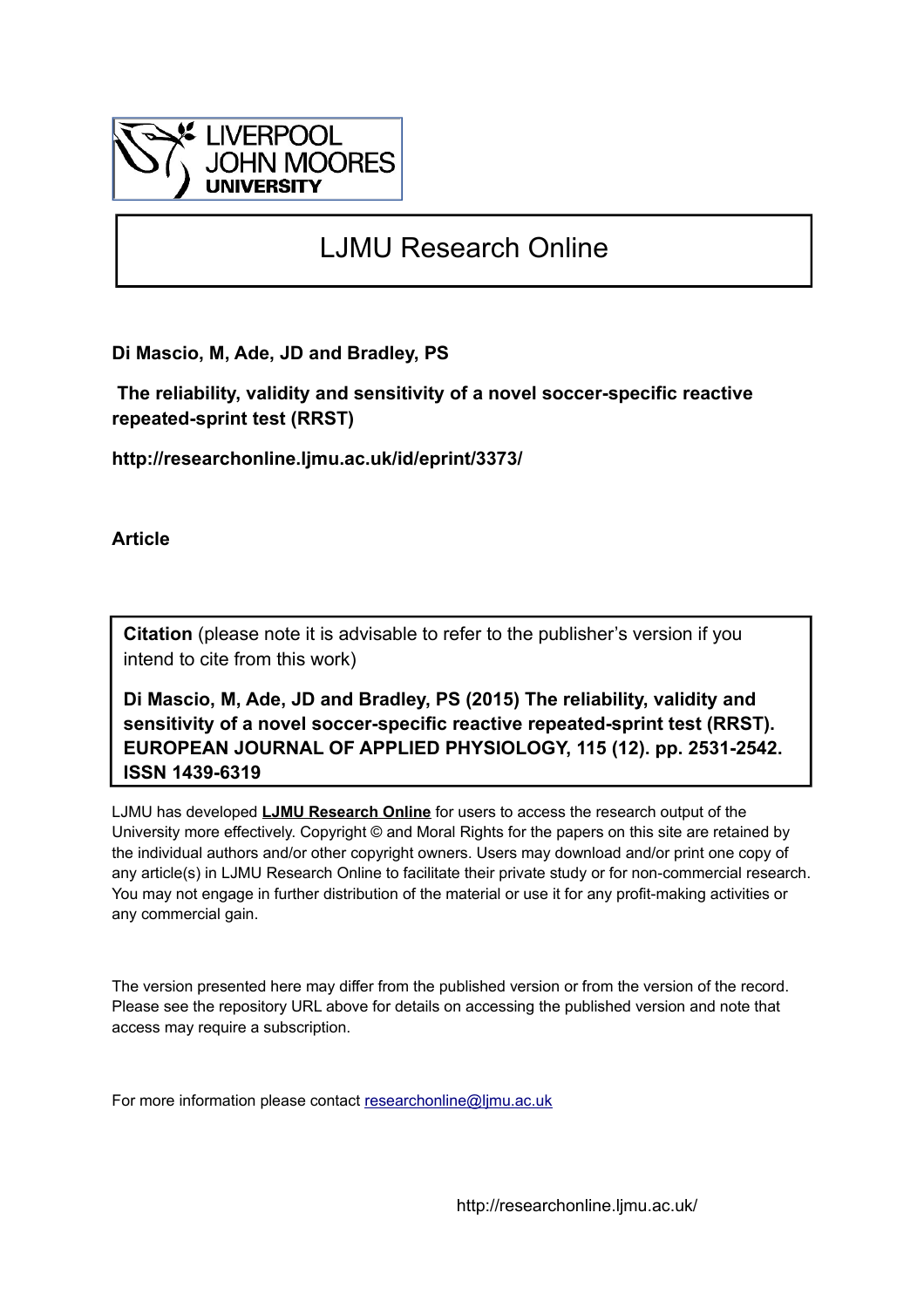## **The Reliability, Validity and Sensitivity of an Novel Soccer-Specific Reactive Repeated-Sprint Test (RRST)**

Michele Di Mascio<sup>1</sup>, Jack Ade<sup>1,2</sup> and Paul S. Bradley<sup>3</sup>

<sup>1</sup>Department of Sport & Exercise Sciences, University of Sunderland, UK

<sup>2</sup>Medical Department, Newcastle United Football Club, UK

<sup>3</sup>Carnegie School of Sport, Leeds Beckett University, UK

Corresponding author:

Dr Paul S Bradley

Carnegie School of Sport, Leeds Beckett University, UK

Tel: +44-113-81-23323

E-mail: [paulbradley94@yahoo.co.uk](mailto:paulbradley94@yahoo.co.uk)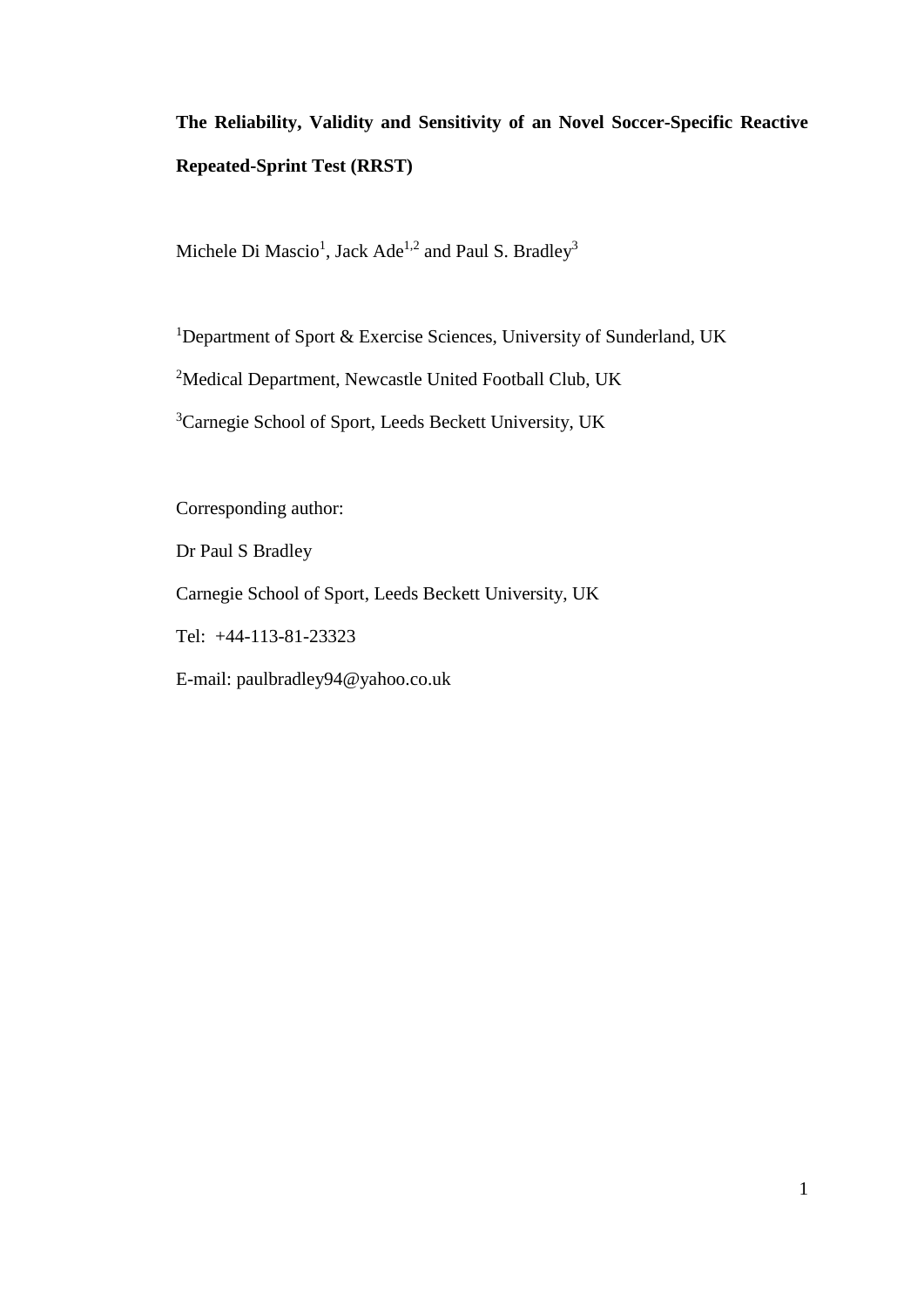Running title: Soccer-specific reactive repeated-sprint test.

Key words: Football, high-intensity, intense periods, fitness testing.

Abbreviation List:

Analysis of variance (ANOVA)

Bangsbo Sprint Test (BST)

Best Time (RRST<sub>best</sub>)

Coefficient of Variation (CV)

Effect Size (ES)

Global Positioning System (GPS)

Horizontal Dilution of Precision (HDOP)

Microelectromechanical System (MEMS)

Reactive Repeated-Sprint Test (RRST)

Repeated Sprint Ability (RSA)

Smallest Worthwhile Change (SWC)

Typical Error of Measurement (TE)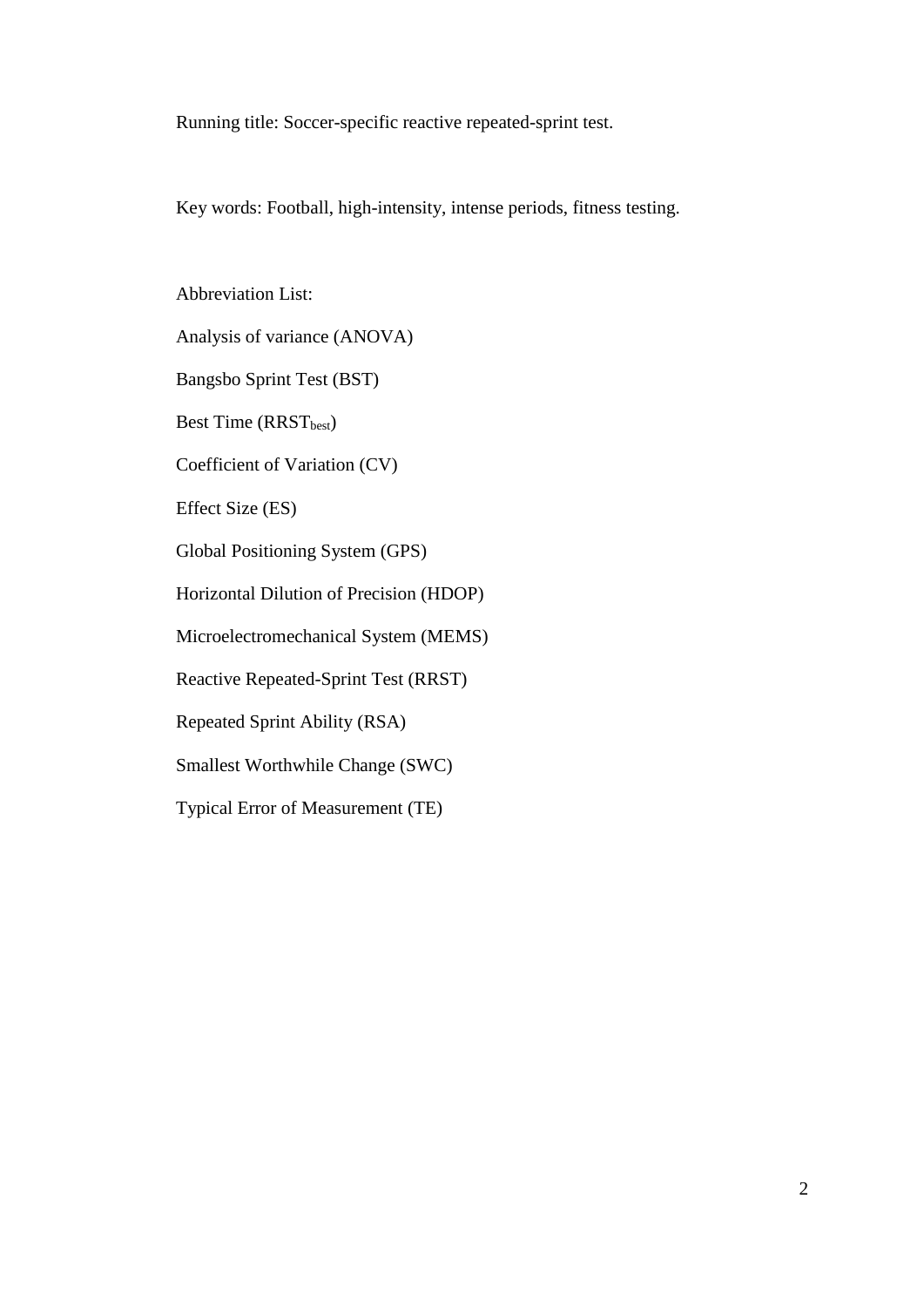### **Abstract**

*Purpose*: The aim of this study was to determine the reliability, validity and sensitivity of a Reactive Repeated-Sprint Test (RRST). *Methods:* Elite (*n* = 70) and sub-elite male ( $n = 87$ ) and elite female players ( $n = 12$ ) completed the RRST at set times during a season. Total distance timed was 30 m and the RRST performance measure was the total time (s) across 8 repetitions. Competitive match running performance was measured using GPS and high-intensity running quantified  $(≥19.8$ km·h<sup>-1</sup>). *Results:* Test-retest coefficient of variation in elite U16 and sub-elite U19 players was 0.71 and 0.84%, respectively. Elite U18 players' RRST performances were better  $(P < 0.01)$  than elite U16, sub-elite U16, U18, U19 and elite senior female players  $(58.25 \pm 1.34 \text{ vs } 59.97 \pm 1.64, 61.42 \pm 2.25, 61.66 \pm 1.70, 61.02 \pm 1.64)$ 2.31 and  $63.88 \pm 1.46$  s; ES: 0.6-1.9). For elite U18 players, RRST performances for central defenders (59.84  $\pm$  1.35 s) were lower (*P* < 0.05) than full backs (57.85  $\pm$ 0.77 s), but not attackers (58.17  $\pm$  1.73 s) or central and wide midfielders (58.55  $\pm$ 1.08 and  $58.58 \pm 1.89$  s; ES: 0.7-1.4). Elite U16 players demonstrated lower *(P <* 0.01) RRST performances during the preparation period versus the start, middle and end of season periods  $(61.13 \pm 1.53 \text{ vs } 59.51 \pm 1.39, 59.25 \pm 1.42 \text{ and } 59.20 \pm 1.57$ s; ES: 1.0-1.1). Very large magnitude correlations  $(P < 0.01)$  were observed between RRST performance and high-intensity running in the most intense 5-min period of a match for both elite and sub-elite U18 players  $(r = -0.71$  and  $-0.74)$ , with the best time of the RRST also correlating with the Arrowhead agility test for elite U16 and U18 players (*r* = 0.84 and 0.75). *Conclusion*: The data demonstrate that the RRST is a reliable and valid test that distinguishes between performance across standard, position and seasonal period.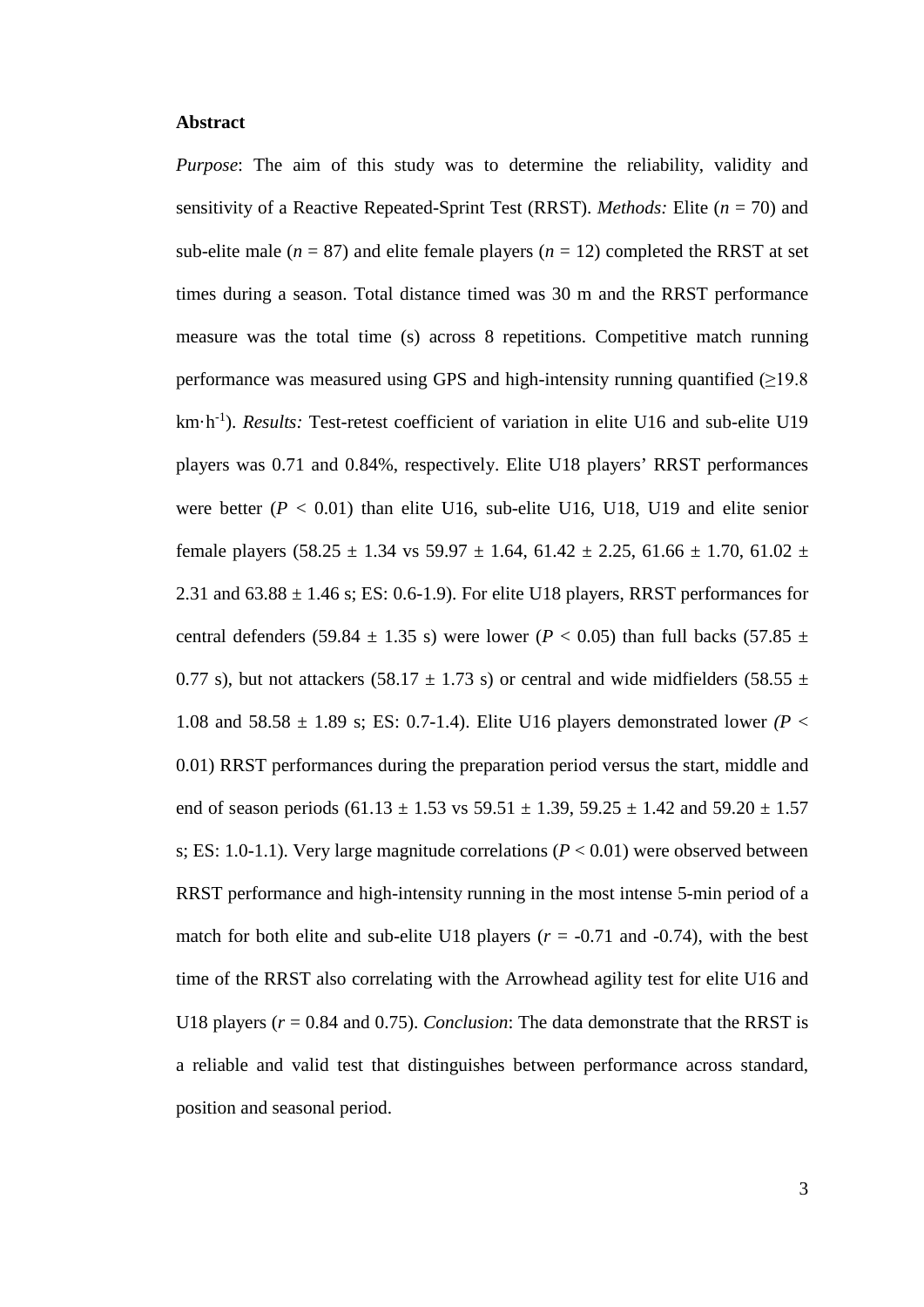## **Introduction**

Soccer is a complex sport with unpredictable movement patterns with players performing repetitive maximal, or near-maximal, multidirectional sprints of short duration (<10 s) during a match (Bradley et al. 2009; Carling 2010; Di Salvo et al. 2007). The ability to sprint repeatedly with minimal recovery is widely accepted as an important component of physical performance in soccer (Bishop et al. 2001; Chaouachi et al. 2010; Rampinini et al. 2007; Wragg et al. 2000). Recent findings using time-motion analysis indicate the high demands placed on the modern player (Barnes et al. 2014; Bush et al. 2015). This is particularly evident during intense periods of matches, as players perform twice as much high-intensity running ( $\approx$   $\geq$ 15 km⋅h<sup>-1</sup>) when compared to the match average (Bradley et al. 2009, 2010; Mohr et al. 2003). High-intensity running also doubled to  $\sim 6\%$  of total time during the most intense 5-min period from the match average (Di Mascio and Bradley 2013). The use of soccer-specific tests that incorporate several sprints interspersed with brief recovery periods (<60 s), rather than a single linear sprint, would be expected to mimic the physiological responses that occur in the most intense periods during match-play (Spencer et al. 2005; Wragg et al. 2000). Muscle metabolite accumulation and reductions in pH that occur during intense periods of matches are indicative of muscle acidosis and could be contributory factors to fatigue. Concomitant declines in muscle phosphocreatine, peak blood lactate concentrations reaching 10-14 mmol⋅L<sup>-1</sup> and heart rates of ~95% HR<sub>max</sub> clearly highlight that the aerobic and anaerobic systems are highly taxed during intense periods of match-play (Krustrup et al. 2006). Phosphocreatine utilization seems to be an important determinant of the ability to reproduce performance in subsequent sprints following intense actions and, therefore, can have a large effect on repeated-sprint ability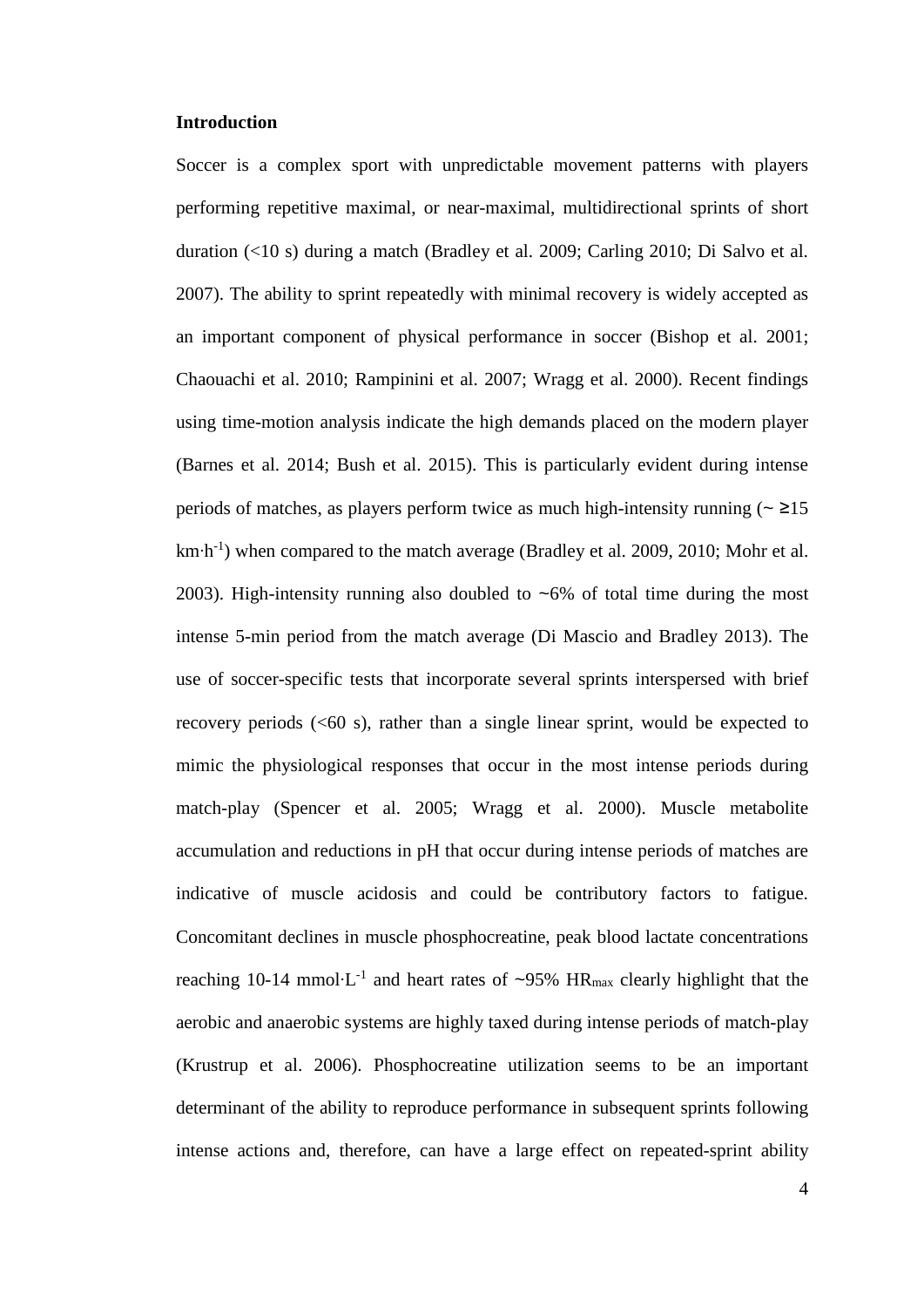(RSA) during matches (Girard et al. 2011). Due to the comparative nature, assessing players' RSA is now increasingly popular in soccer and as such more research should be devoted to this topic (Psotta et al. 2005; Reilly et al, 2000; Spencer et al. 2005; Svensson and Drust 2005).

Given the importance of RSA for players during matches, it would seem vital that valid, reliable and sensitive tests are developed in order to monitor training interventions and changes in physical capacity (Bishop et al. 2001; Rampinini et al. 2007). However, despite there being several RSA tests (Fitzsimmons et al. 1993; Gabbett 2010; Impellizzeri et al. 2008; Wragg et al. 2000), very few have been assessed for reliability and validity in relation to soccer. Rampinini et al. (2007) reported moderate correlations for the mean time of a RSA test (6 x 40 m, 20 s passive recovery) as an indicator of match-related physical performance, suggesting that it would be useful for the physical assessment of soccer players. It would appear that the most intense period during a match could be the only time that players tax their physical capacities (Di Mascio and Bradley, 2013) and this should, therefore, be of importance when considering RSA test protocols. Average distances, recovery periods and movement patterns gained from match-play should also be included to assess players' RSA (Bloomfield et al. 2007; Mohr et al. 2003). Although various RSA tests have been developed (Baker et al. 1993; Balsom 1994; Bangsbo 1994; Gabbett 2010; Mujika et al. 2000; Wadley and Le Rossignol 1998), the validity of most current tests is based on logical validity and these often assume that they can measure match-related physical performance (Impellizzeri et al. 2005; Wragg et al. 2000), and have also failed to take into account the most extreme match-specific demands, including the reactive element in soccer (Psotta et al. 2005). Moreover, to the authors' knowledge, only one test has been modified to include a random

5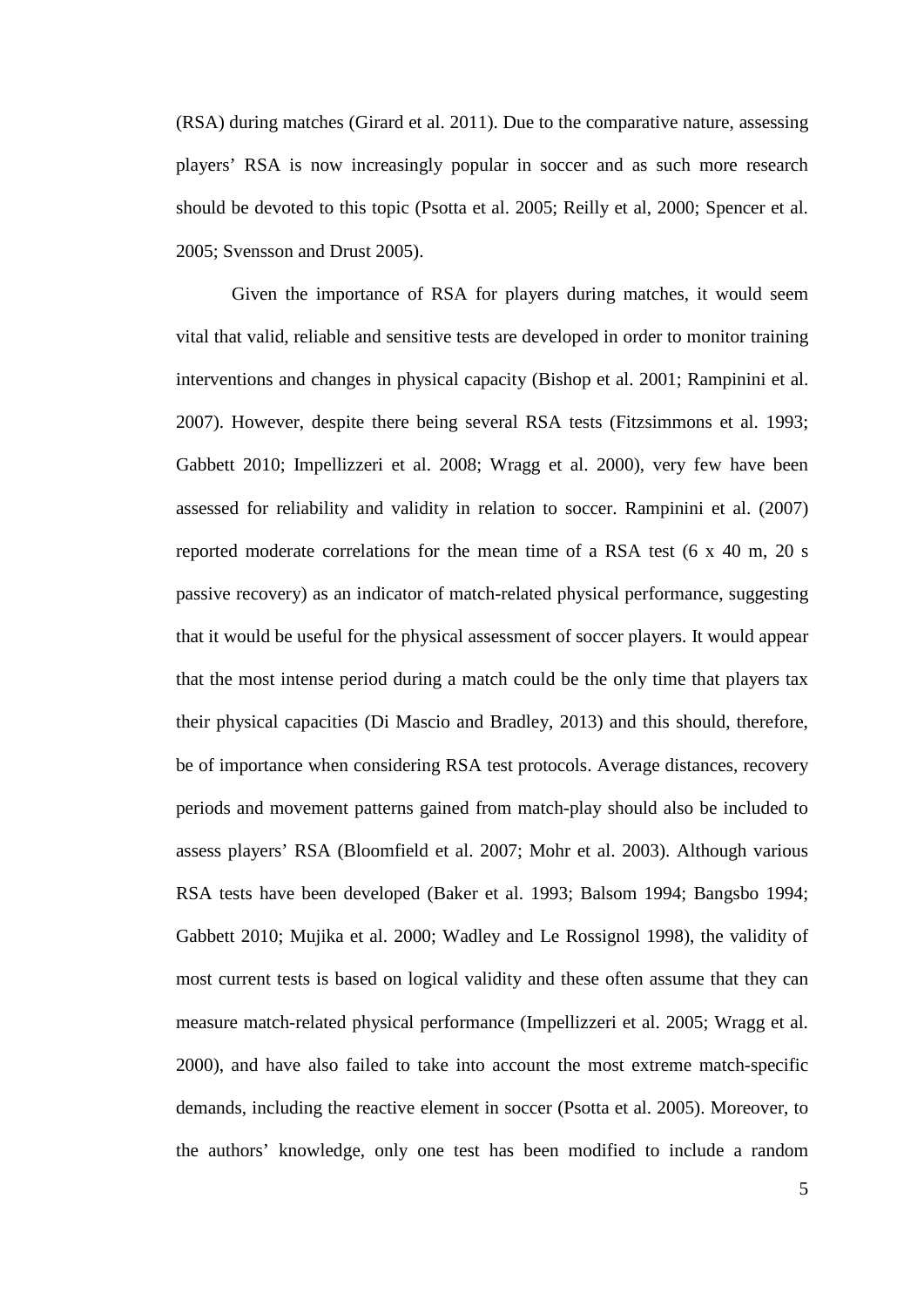direction change that would closer simulate match-play (Wragg et al. 2000). Limited research exists that has quantified the construct validity of RSA tests (Impellizzeri et al. 2008; Rampinini et al. 2007) particularly relating RSA to intensified periods of match-play. Rampinini et al. (2007) demonstrated that large magnitude correlations exist between high-intensity running and sprinting and the mean performance of a RSA test (6 x 40 m with 20 s passive recovery), highlighting the comparison between RSA and intense periods during the match. Tests for RSA have also been found to discriminate between performance levels, highlighting differences between elite vs sub-elite (Reilly et al. 2000) and elite vs amateur players (Sampaio and Macas 2003). For a test to be applicable, it must also be reliable. This is important for coaches and sport scientists that want to detect changes due to training interventions or following a period of inactivity. Wragg et al. (2000) found that the coefficient of variation (CV) for the Bangsbo Sprint Test (BST) was 1.8%, suggesting that it was highly reliable. However, the BST was created in 1994, and modified in 2000, and was developed using distances that were subjective and not based on time-motion analysis. Modern semi-automated tracking devices, with high resolutions (10-25 Hz), can now provide accurate measurements to develop improved RSA tests.

Although RSA tests do exist, none have included data gained from the most intense period of a match, where overload seems apparent (Krustrup et al. 2006). Therefore, the aims of this study were to (1) determine the reliability of the Reactive Repeated-Sprint Test (RRST) developed using variables from the most intense period of a match using semi-automated tracking devices, (2) assess the relationship between the RRST and running performance during a full match and the most intense period, (3) assess the relationship between the RRST and other testing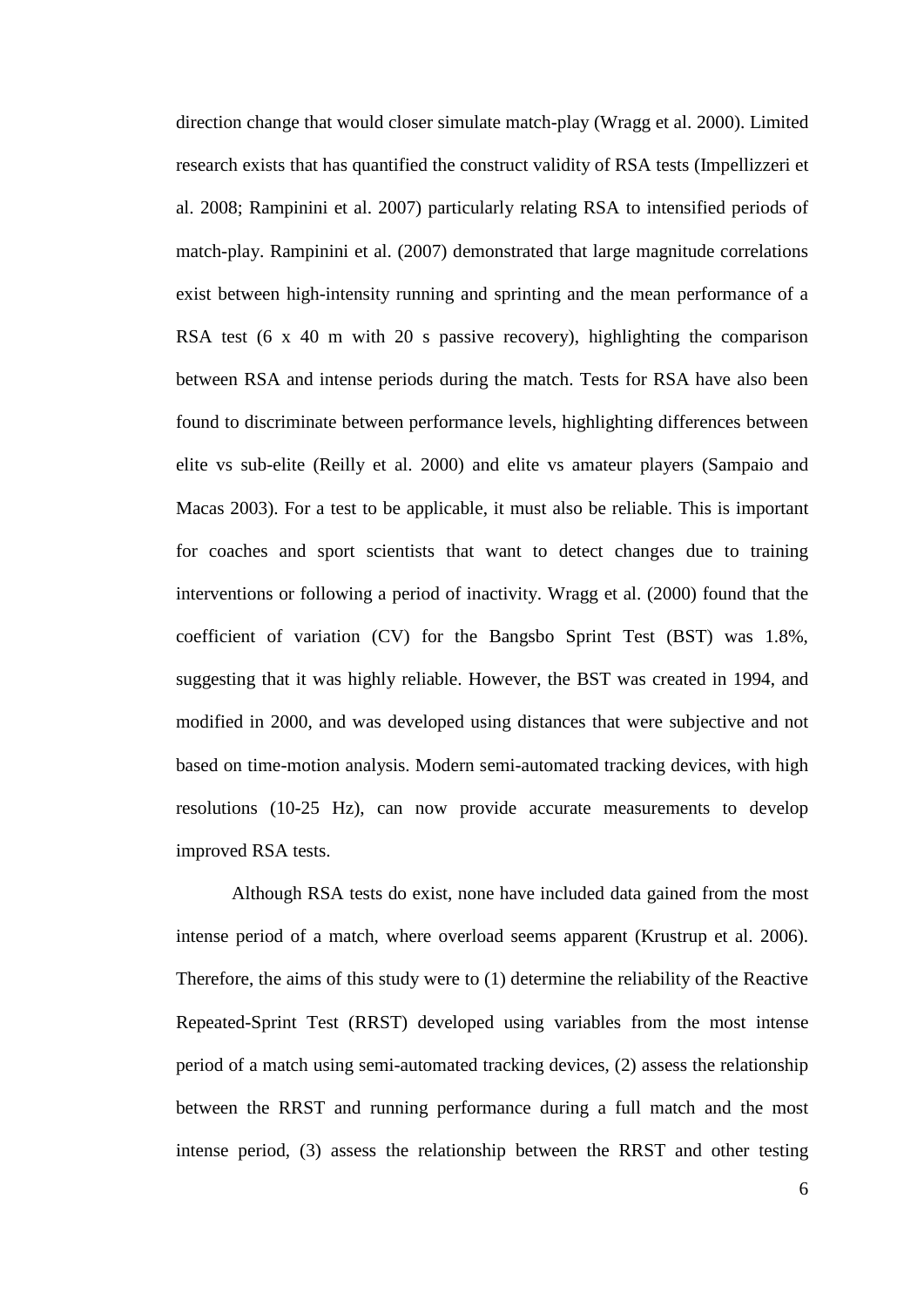modalities, and (4) quantify the sensitivity of the RRST to detect seasonal changes and discriminate between standard and position across elite and sub-elite soccer populations.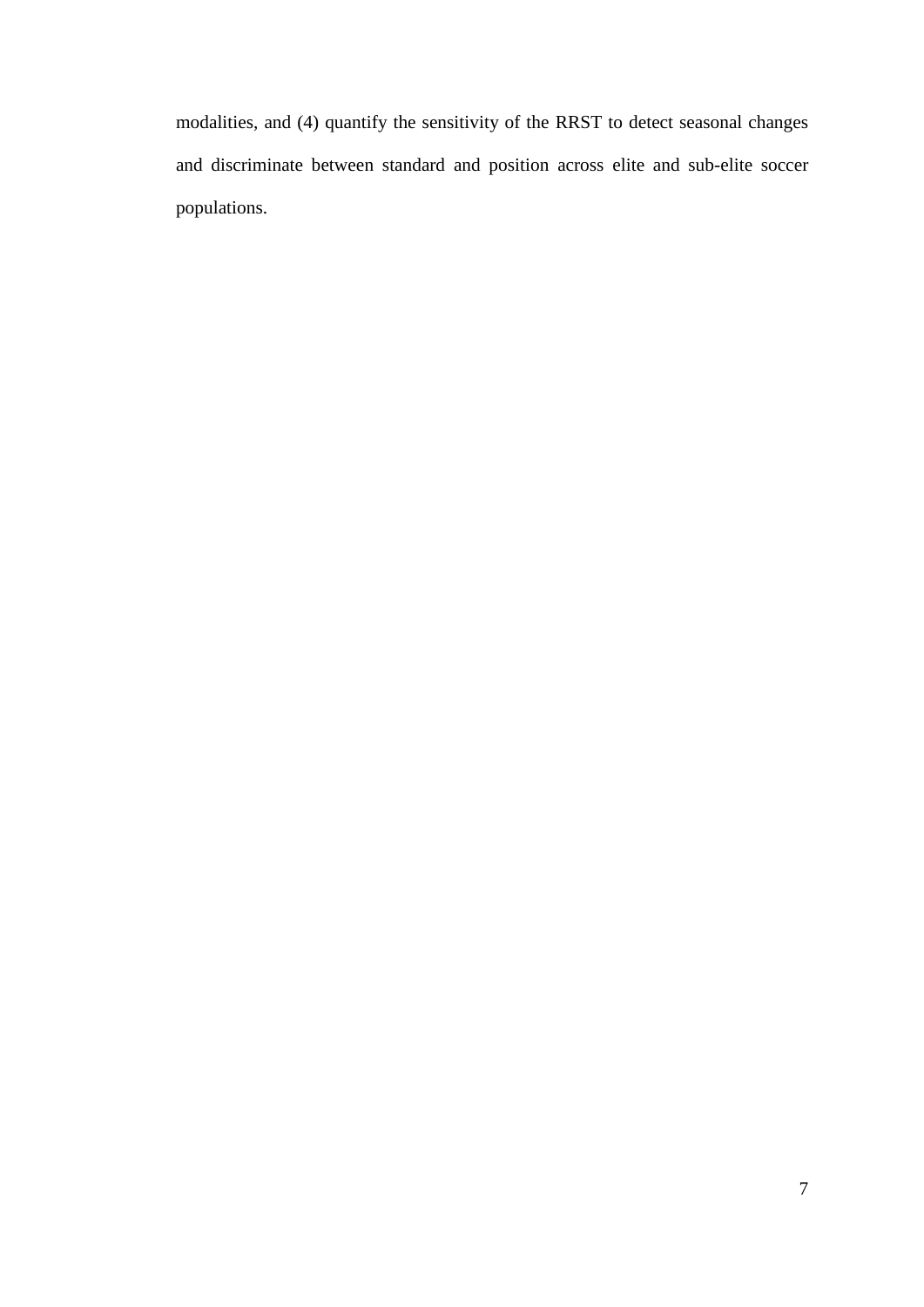### **Methods**

#### *Subjects*

A total of 169 soccer players participated in the study. The sample of players consisted of elite English Premier League U18's (*n* = 28), English League One U18's ( $n = 15$ ) and English Premier League U16's ( $n = 27$ ), sub-elite seniors ( $n =$ 12), U19's (*n* = 14), U18's (*n* = 37) and U16's (*n* = 24), and elite female seniors (*n* = 12). See Table 1 for physical characteristics and Table 2 for the number of players contained in each subsection of the study. Written consent was obtained from the players, parents/guardians or the football club. The study was approved by the appropriate institutional ethical committees.

## *Reactive Repeated-Sprint Test (RRST)*

The RRST configuration was based on the most intense 5-min period in elite soccer matches (Di Mascio and Bradley, 2013). Eight high-intensity bouts were performed per 5-min and ~30 s recovery was needed between bouts. The test lasts for a total of ~5 min and consists of 8 maximal efforts interspersed with 30 s of active recovery. Each sprint was initiated by a green LED and from an individually chosen standing position. Upon initiation of each run, players passed through a timing gate (Fusion Sport Smartspeed<sup>TM</sup>, Oueensland, Australia) placed 0.7 m above the ground and 4 m from the starting position, which started a digital timer. The acceleration phase before the timing started was based on the acceleration of 3.8 m⋅s<sup>-2</sup> and the distance it took to reach 19.8 km⋅h<sup>-1</sup> (Bradley et al. 2010). Additional timing gates were placed at 1.5 m, which triggered the right or left turn, and at the end of the sprint, both on the right and left side (Fig. 1). Each sprint was 6 m and the right or left turn was dictated by the random signal. The turns during the test were based on those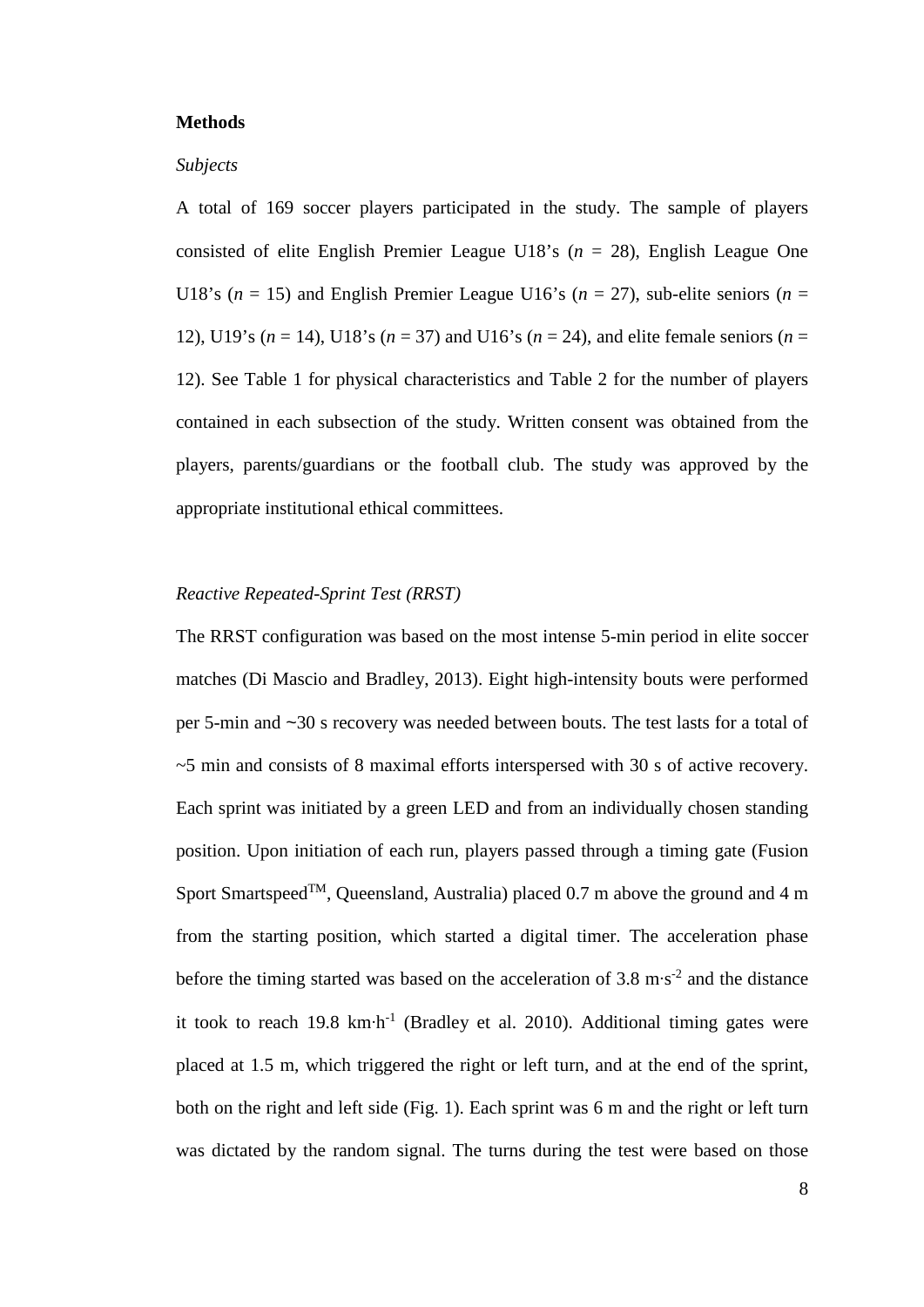found by Bloomfield et al. (2007), where the most frequent at high-intensity were directly forward, forward diagonal and arc forward; these were included in this order. Total distance timed was 30 m and performance was measured as the total time (s) for RSA (Gabbet 2010; Impellizzeri et al. 2008; Oliver 2009) and best time (s; RRST<sub>best</sub>). A limitation of using distances covered in various speed categories to determine the physical demands of the RRST, is they fail to account for demanding activities such as accelerations/decelerations and multi-directional movements, thus these were quantified using a global positioning system (GPS).

## *Physiological response of RRST*

Heart rate was quantified in 5-s intervals using radio telemetry (Polar Team System, Oy, Kempele, Finland) from a monitor placed around the chest for continuous recordings throughout the RRST.  $HR_{max}$  was determined by performing the YYIR1. Capillary blood samples were obtained from a finger and analysed immediately for lactate concentration using an automated analyser (Lactate Pro, Arkray, Kyoto, Japan). The blood samples were collected before, immediately after the RRST and 5-min post. This analyser was cleaned, calibrated and operated in accordance with the manufacturer's instructions.

## *Arrowhead agility test*

Some players also completed the Arrowhead agility test course, which consisted of two trials; one right and one left. Cones are placed in an arrowhead shape, and one set of cones to indicate the start and finish line. The best time (s) to complete the test for the right and left trials are recorded. All testing sessions were performed on

9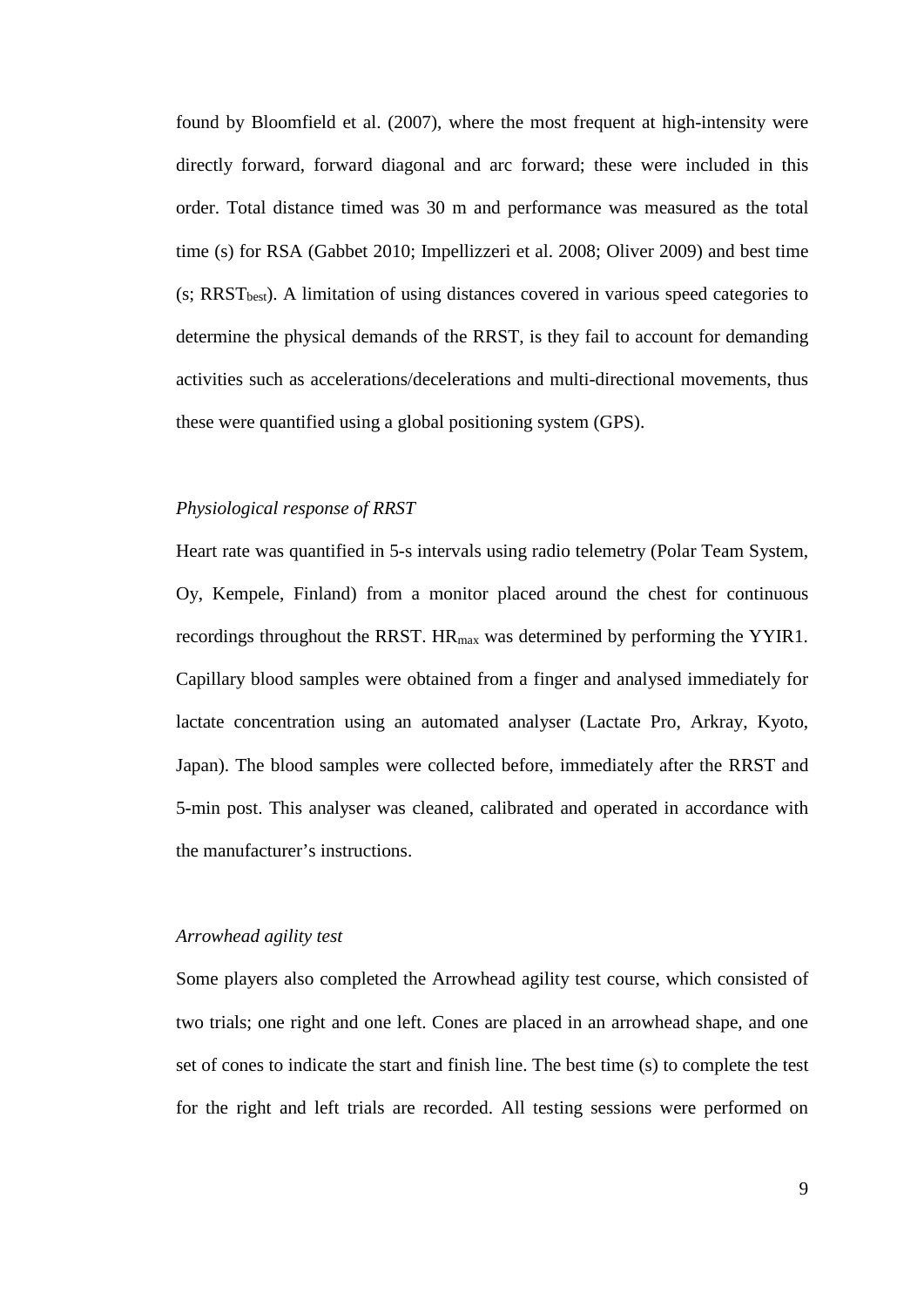artificial surface, marked out with training poles and cones. The Arrowhead test was used to determine relationships with agility.

## *Test-retest of RRST and Arrowhead agility test performances*

Elite U16 ( $n = 29$ ) and sub-elite ( $n = 15$ ) carried out the RRST on two separate occasions interspersed by 7 days. Moreover, elite U18 players  $(n = 10)$  also performed the arrowhead test twice to quantify its reproducibility. All testing sessions were conducted at the same time of day on the same surface.

#### *Match running performance*

Activity profiles of English Premier League U18 (*n* = 17), English Football League U18 ( $n = 15$ ) and sub-elite U18 ( $n = 16$ ) players were quantified during competitive matches via microelectromechanical system (MEMS) devices (minimaxX V4.0, Catapult Innovations, Scoresby, VIC, Australia). MEMS devices contain a GPS processor with a sample frequency of 10 Hz, were harnessed between the shoulder blades and anchored using an undergarment to restrict movement artefact. Only files from players who completed the full match were included and taken at similar periods of the season as testing occurred (2-5 matches, median = 4, within 2 weeks). Total distance represented the overall distance covered during the match. Highintensity running consisted of any speed  $\geq$ 19.8 km·h<sup>-1</sup> (Carling et al. 2012; Di Mascio and Bradley 2013). The most intense period of the match was classified as the predefined 5-min period that contained the most high-intensity running in a match (Di Mascio and Bradley 2013; Varley et al. 2012a). Validity and reliability of the GPS system has been reported elsewhere for acceleration, deceleration and constant motion (Varley et al. 2012b). The 10 Hz GPS units have been found to be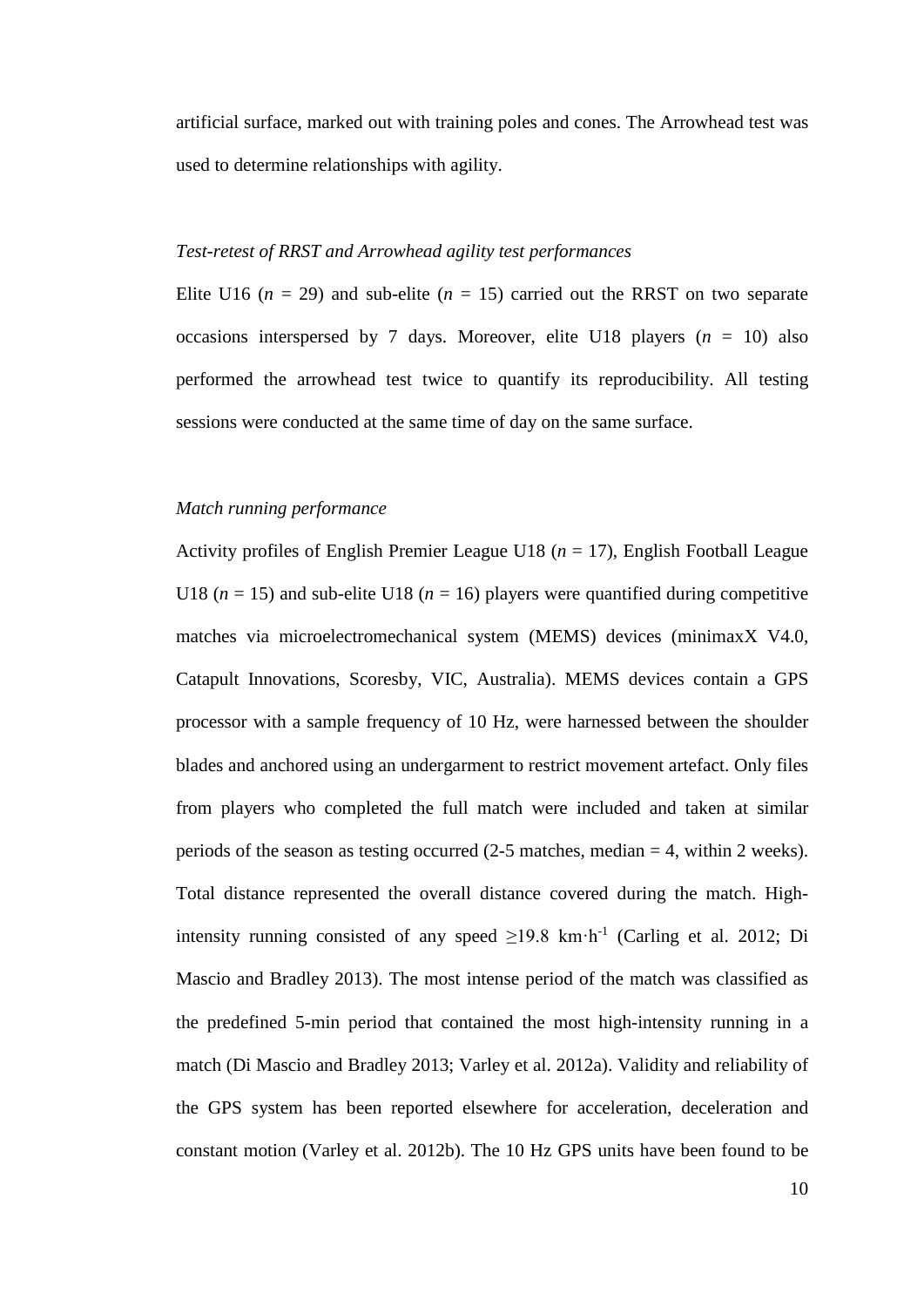reliable for measuring velocity (CV 1.9-6.0%) and have sufficient sensitivity for detecting changes in performance in soccer. Data were analysed using proprietary software (Sprint 5.0, Catapult Innovations, Melbourne, Australia). Data sets were verified for satellite signal (11  $\pm$  2) and horizontal dilution of precision (HDOP);  $(\text{mean} = < 1.0)$  before being included in the analysis.

#### *Statistical analysis*

All analyses were conducted using statistical software (SPSS Inc., Chicago, USA). Descriptive statistics were calculated on each variable and z-scores used to verify normality. Changes in heart rate and blood lactate concentrations as a result of the RRST were evaluated using a one-way analysis of variance (ANOVA) with repeated measures, with Bonferroni's test used for post-hoc comparison. A one-way ANOVA was used to evaluate differences between players at different performance levels, various playing positions and intra-season variations for the RRST and match performances. In the event of a difference occurring, Tukey's HSD post-hoc tests were used to identify any localised effects. Relationships between RRST performance and selected variables were evaluated using Pearson's product moment test. The magnitudes of the correlations were considered as trivial ( $r \leq 0.1$ ), small (*r* > 0.1-0.3), moderate (*r* > 0.3-0.5), large (*r* > 0.5-0.7), very large (*r* > 0.7-0.9), nearly perfect  $(r > 0.9)$ , and perfect  $(r = 1.0)$  in accordance with Hopkins et al. (2009). The CV and typical error of measurement (TE) was determined to assess reliability (Atkinson and Nevill 1998; Hopkins et al. 2001). Furthermore, a threshold of 1.5 – 2.0 times the TE was used to indicate a systematic change in performance for elite and sub-elite players (Hopkins, 2000). To complement TE, the smallest worthwhile change (SWC) was computed by multiplying the smallest worthwhile effect (0.2) by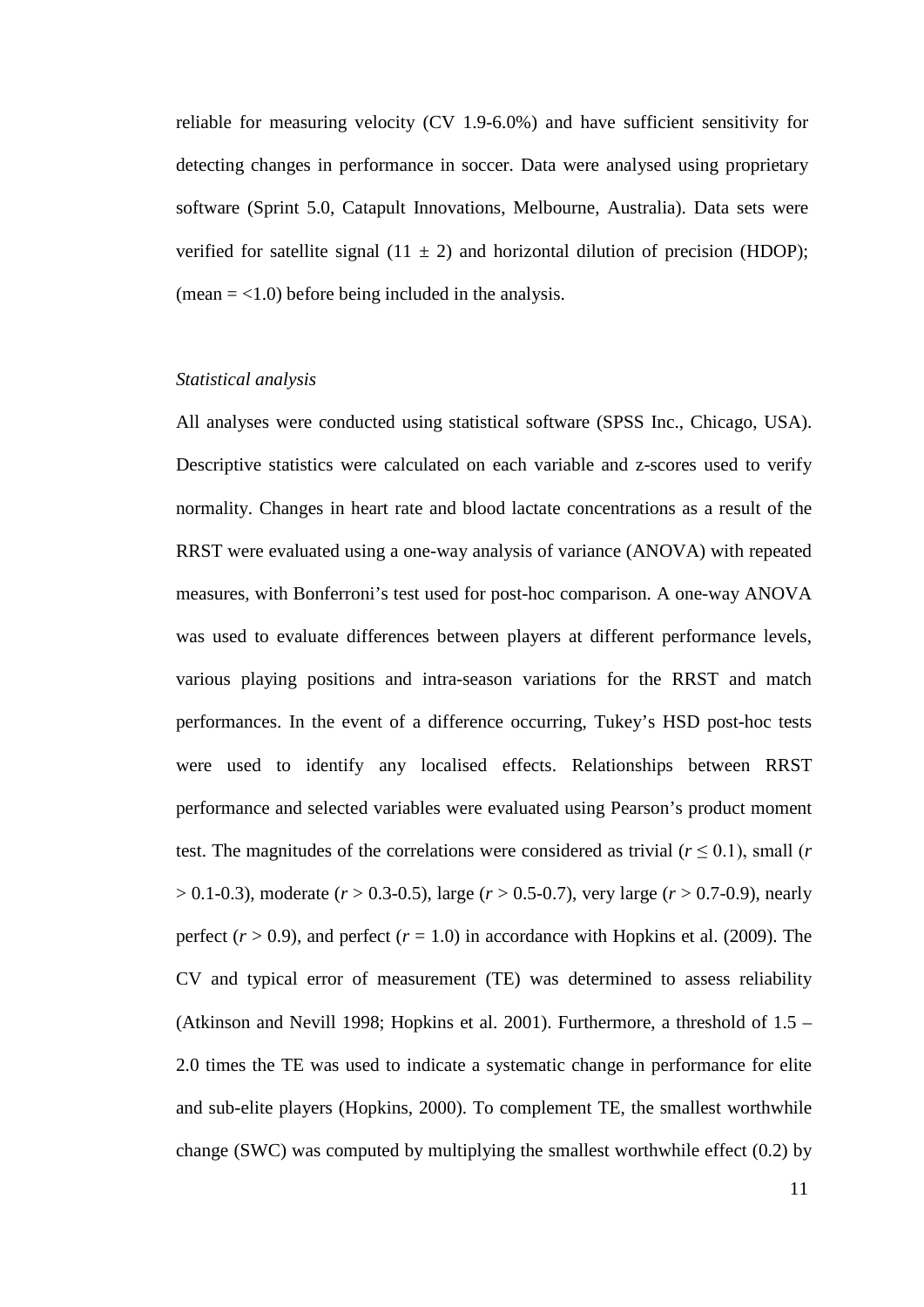the between player standard deviation (Hopkins, 2004). The effect size (ES) was calculated from the ratio of the mean difference to the pooled standard deviation. The magnitude of the ES was classified as trivial  $(\leq 0.2)$ , small ( $> 0.2$ -0.6), moderate  $(> 0.6-1.2)$ , large  $(> 1.2-2.0)$  and very large  $(> 2.0)$  based on guidelines from Batterham and Hopkins (2006). Statistical significance was set at *P* < 0.05. Values are presented as mean and standard deviations unless otherwise stated.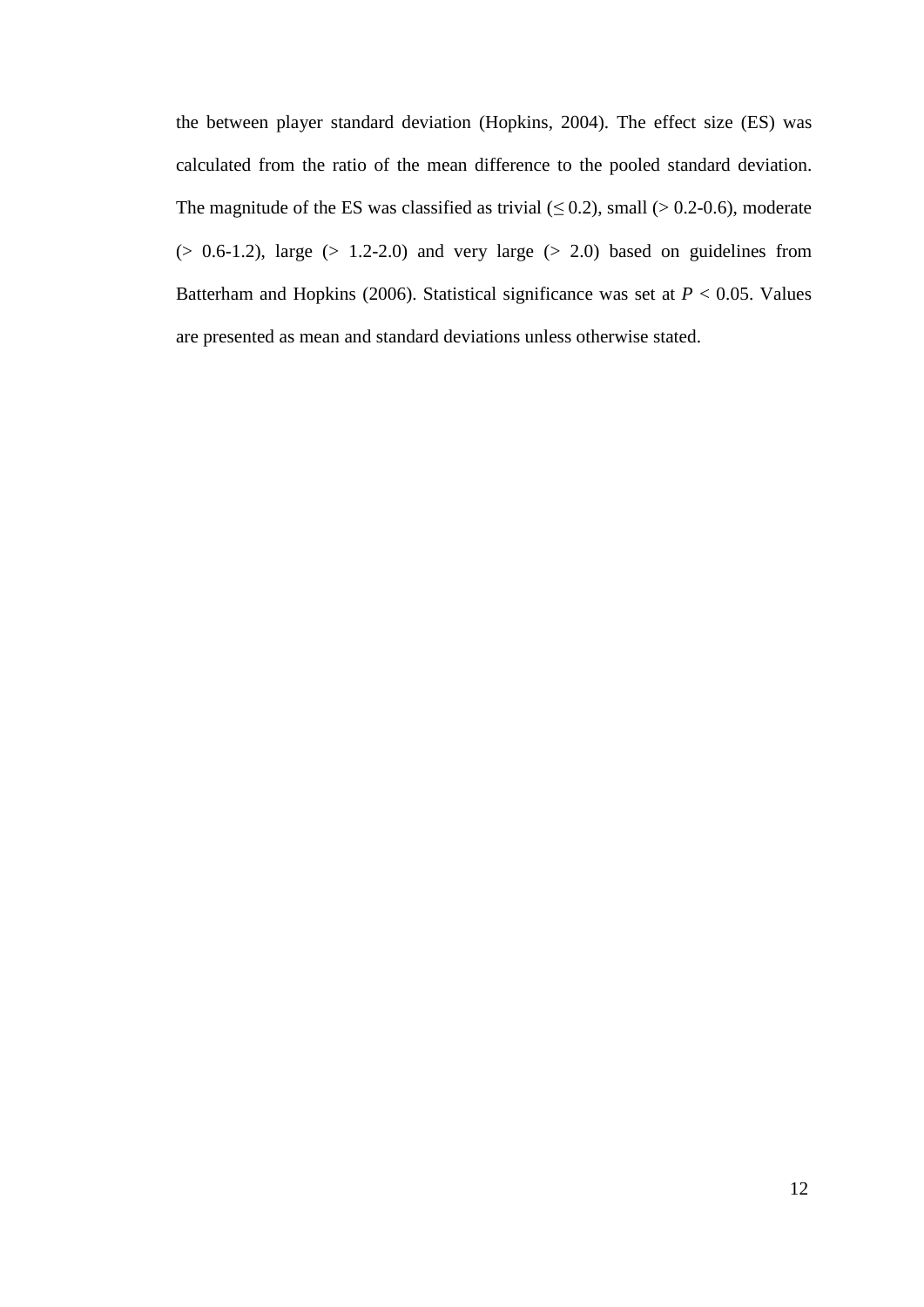## **Results**

*Test-retest reliability and smallest worthwhile change of the RRST*

No difference was found for elite U16 and sub-elite U19 players when the RRST was performed on two separate occasions interspersed by 7 days  $(n = 29)$ , with a combined CV, TE and SWC of 0.77%, 0.60 s and 0.39 s, respectively (Fig. 2). CV, TE and SWC for elite U16 and sub-elite U19 was 0.71%, 0.44 s and 0.32 s, and  $0.84\%$ ,  $0.75$  s and  $0.47$  s. RRST<sub>best</sub> had a combined CV, TE and SWC of  $1.05\%$ , 0.10 s and 0.05 s, respectively. CV, TE and SWC for elite U16 and sub-elite U19 was 1.04%, 0.08 s, 0.04 s, and 1.06%, 0.10 s and 0.05 s. Additionally, for elite U18 players, the test-retest CV, TE and SWC for the Arrowhead agility test was 0.79%, 0.07 s and 0.03 s.

## *Physiological response to the RRST*

For English Premier League U18 players ( $n = 22$ ), heart rate was  $58 \pm 11\%$  HR<sub>max</sub> before the test and increased (*P* < 0.01) to  $82 \pm 5$ ,  $87 \pm 3$ ,  $88 \pm 4$ ,  $89 \pm 4$ ,  $90 \pm 4$ ,  $90$  $\pm$  3, 91  $\pm$  3 and 92  $\pm$  3% HR<sub>max</sub> after each repetition (ES: 0.3-1.8). During the recovery period, heart rate decreased ( $P < 0.05$ ) to 70  $\pm$  9, 57  $\pm$  5 and 56  $\pm$  8% HRmax after 1, 2 and 5 min (ES: 0.3-1.3), respectively. Furthermore, heart rate increased (*P* < 0.01) from 52  $\pm$  8% HR<sub>max</sub> to 71  $\pm$  9, 79  $\pm$  7, 82  $\pm$  8, 84  $\pm$  6, 86  $\pm$  6,  $89 \pm 5$ ,  $91 \pm 3$  and  $95 \pm 2\%$  HR<sub>max</sub> after each repetition (ES: 0.3-1.9) for sub-elite U19 players. During the recovery period, heart rate decreased ( $P < 0.01$ ) to  $47 \pm 7$  % HR<sub>max</sub> after 5 min (ES: 1.4). For sub-elite U19 players  $(n = 14)$ , blood lactate concentration was  $1.2 \pm 0.4$  mmol⋅L<sup>-1</sup> before the test and increased to  $12.5 \pm 1.6$  and  $11.4 \pm 2.3$  mmol⋅L<sup>-1</sup> 1 and 5 min after (ES: 1.9), respectively (Fig. 3).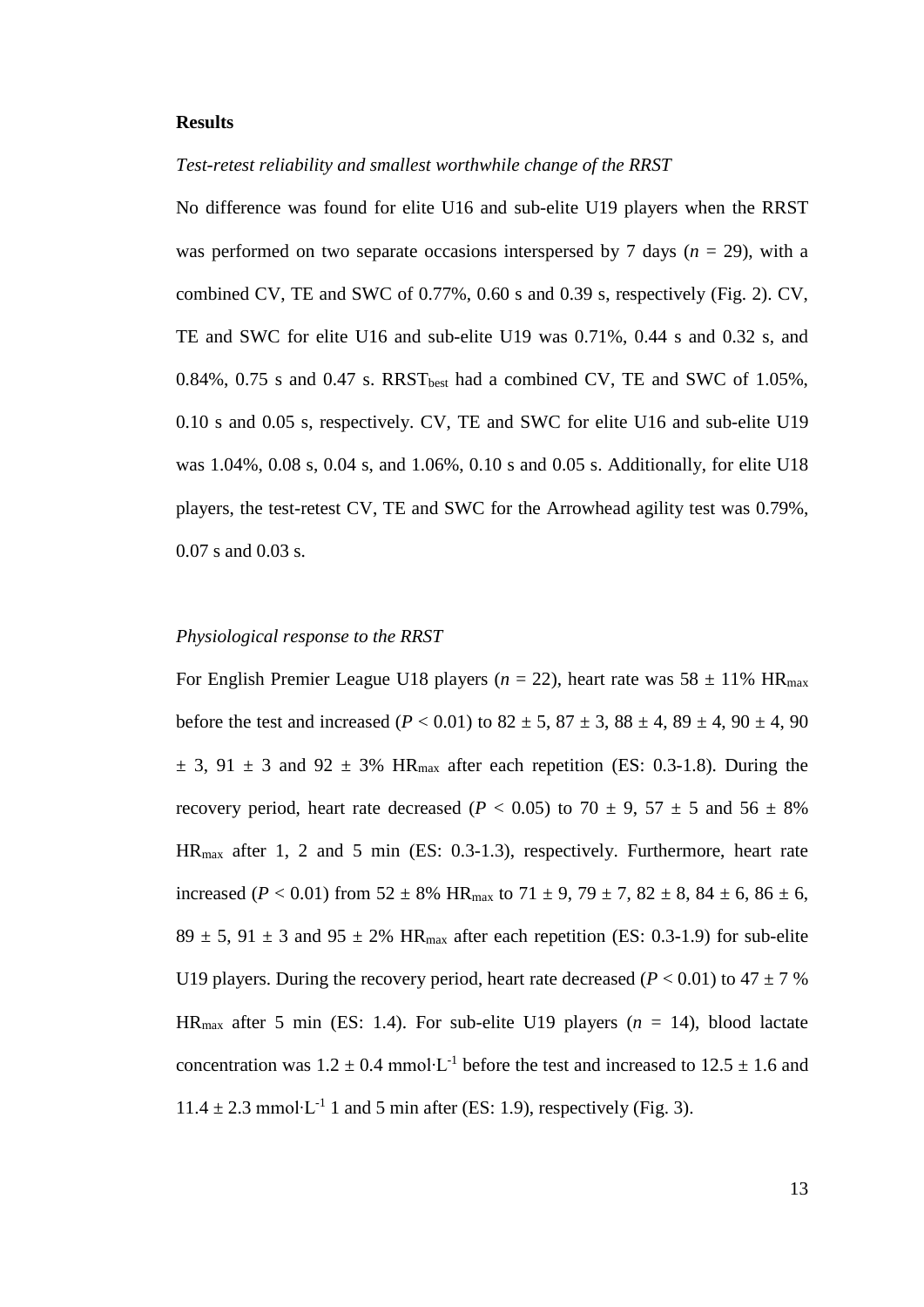#### *RRST performance in relation to competitive level, position and phase of season*

Differences  $(P < 0.01)$  were observed in the RRST, were English Premier League U18 ( $n = 28$ ) and English Football League U18 ( $n = 15$ ) were faster than elite U16  $(n = 27)$ , sub-elite U19 ( $n = 14$ ), U18 ( $n = 37$ ), U16 ( $n = 24$ ) and elite senior female players  $(n = 12)$  during the start of season period  $(3.0, 4.8, 5.9, 5.4, 4.8, 9.7\%$ , and 1.7, 3.5, 4.6, 4.1 and 8.3%, respectively; ES: 0.6-1.9). Sub-elite senior players (*n* = 12) performed better  $(P < 0.01)$  in the RRST than sub-elite U18, U16 and elite senior female players (ES: 0.9-1.7). Furthermore, elite senior female players were outperformed (*P* < 0.01) by the elite and sub-elite male population (ES*:* 1.1-1.9; Fig. 4).

For elite U18 players  $(n = 43)$ , it was observed that central defenders had a lower RRST performance  $(P < 0.05)$  than full backs  $(3.3\%; ES: 1.4)$ , but not central midfielders (2.2%), wide midfielders (2.1%) or attackers (2.8%; ES: 0.7-1.0; Fig. 5). Interestingly, full backs had the lowest intra-positional variability (56.54-58.54 s) while wide midfielders had the highest (56.01-62.77 s). As a result of a low sample size, no positional subset analysis was conducted on elite U16, sub-elite and elite female players.

For elite U16 players  $(n = 18)$ , RRST performance was found to be 2.7, 3.1 and 3.2% longer  $(P < 0.01)$  during the preparation period (August) compared with the start (October), middle (December) and end (April) of season periods, respectively (ES: 1.0-1.1; Fig. 6). For sub-elite U18 players, RRST performance was found to be 0.9, 1.0 and 0.8 s longer during the preparation period (August) compared with the start (October), middle (January) and end (April) of season periods, respectively  $(62.55 \pm 1.83 \text{ vs } 61.62 \pm 1.84, 61.53 \pm 2.03 \text{ and } 61.75 \pm 1.96 \text{ s};$ ES: 0.4-0.5).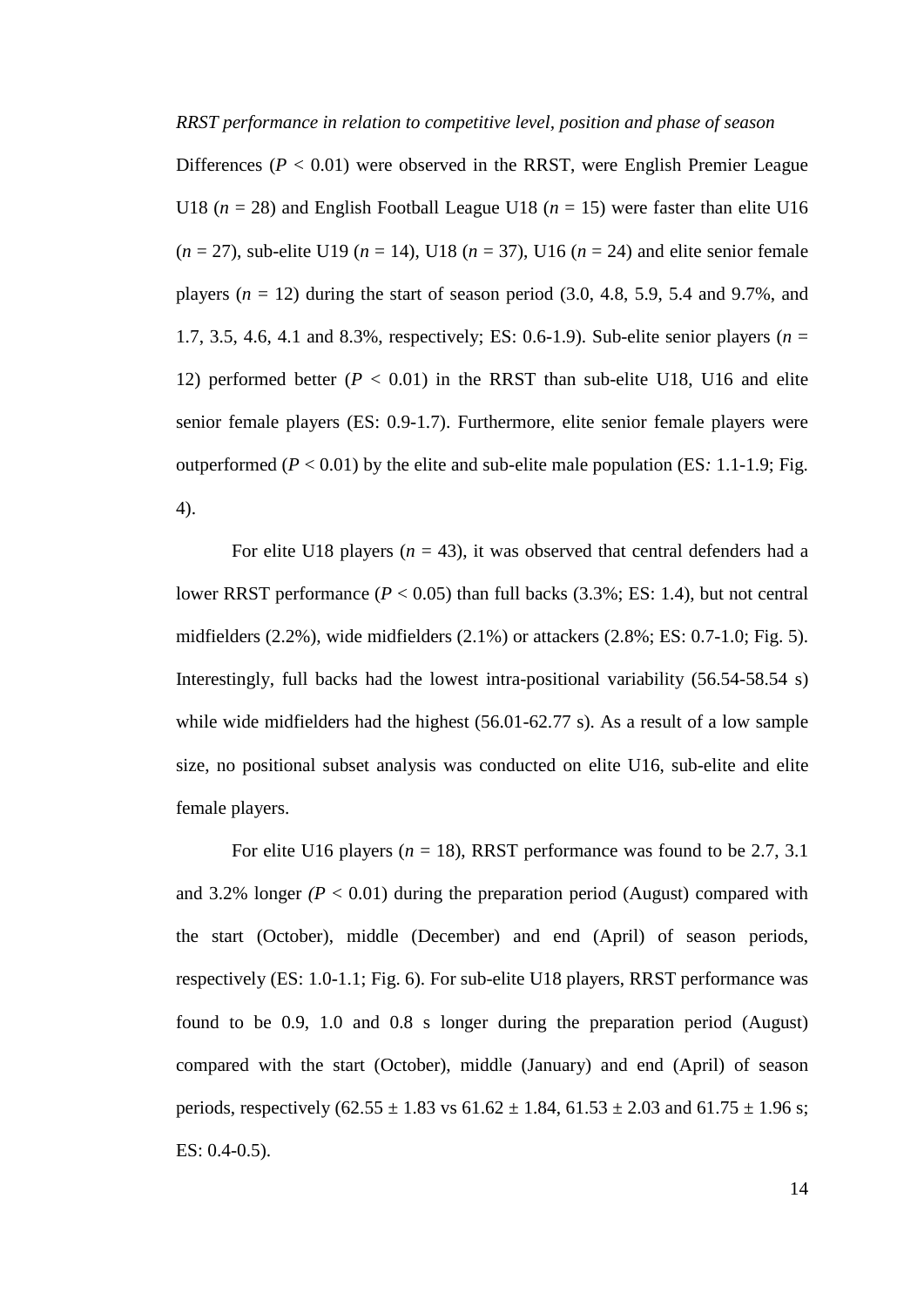*Relationships between RRST performance, match running performance and the Arrowhead agility test*

A relationship was observed between RRST performance and high-intensity running in the most intense 5-min period for English Premier League U18 ( $n = 17$ ;  $r = -0.71$ ; *P* < 0.01; Fig. 7a), English Football League U18 (*n* = 15; *r* = -0.55; *P* < 0.05; Fig. 7b) and sub-elite U18 players ( $n = 16$ ;  $r = -0.74$ ;  $P < 0.01$ ; Fig. 7c) during competitive matches. Correlations were also observed between RRST performance and high-intensity running during a match for English Premier League U18 ( $n = 17$ ; *r* = -0.56; *P* < 0.05), English Football League U18 ( $n = 15$ ;  $r = -0.55$ ;  $P < 0.05$ ) and sub-elite U18 players ( $n = 16$ ;  $r = -0.67$ ;  $P < 0.01$ ) during competitive matches. Furthermore, a relationship was found between RRST performance and total distance covered during a match for English Football League U18 players ( $n = 15$ ;  $r = 15$ )  $= -0.66$ ;  $P < 0.01$ ), but not for English Premier League U18 ( $n = 17$ ;  $r = -0.25$ ) and sub-elite U18 players ( $n = 16$ ;  $r = -0.36$ ). A very large correlation was obtained ( $n =$ 31;  $r = 0.82$ ;  $P < 0.01$ ; Fig. 7d) between RRST<sub>best</sub> and the Arrowhead agility test for English Premier League U18 ( $n = 11$ ;  $r = 0.75$ ;  $P < 0.01$ ) and elite U16 ( $n = 20$ ;  $r =$ 0.84;  $P < 0.01$ ) players.

## *Accelerations, anthropometric profile and lateral dominance*

For sub-elite U18 players ( $n = 19$ ), maximal accelerations were  $3.8 \pm 0.5$ ,  $3.7 \pm 0.4$ ,  $3.7 \pm 0.5$ ,  $3.7 \pm 0.5$ ,  $3.7 \pm 0.6$ ,  $3.6 \pm 0.5$ ,  $3.5 \pm 0.4$  and  $3.4 \pm 0.5$  m⋅s<sup>-2</sup> during each repetition of the RRST. Maximal decelerations were  $-1.5 \pm 0.4$ ,  $-1.2 \pm 0.4$ ,  $-1.2 \pm 1.2$ 0.3,  $-1.1 \pm 0.4$ ,  $-1.3 \pm 0.5$ ,  $-1.4 \pm 0.5$ ,  $-1.2 \pm 0.3$  and  $-1.3 \pm 0.6$  m⋅s<sup>-2</sup> during each repetition. No correlations were observed between RRST performance and height and body mass for English Premier League U18 ( $n = 28$ ;  $r = 0.47$  and  $r = 0.38$ ,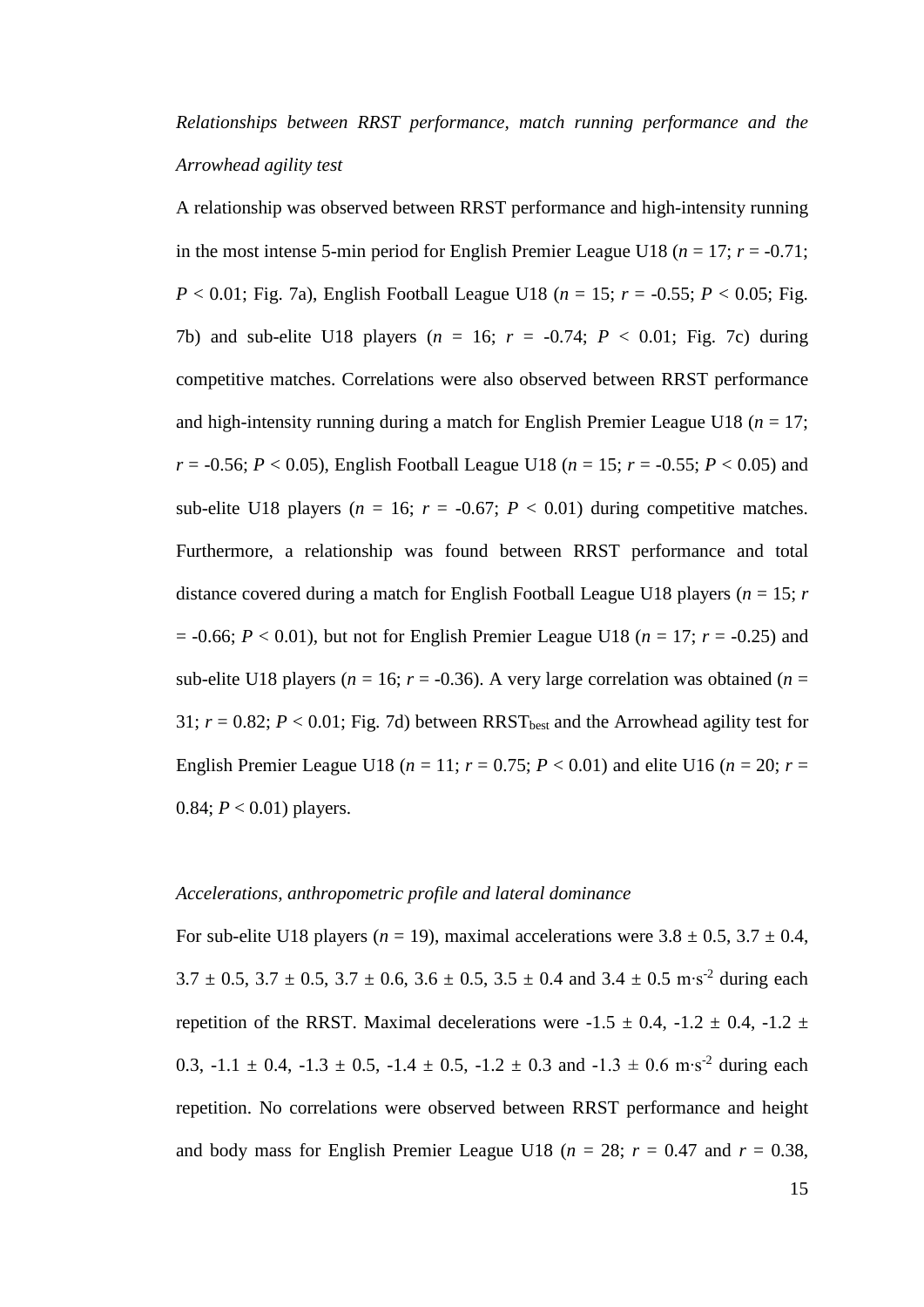respectively) and elite U16 players ( $n = 29$ ;  $r = 0.00$  and  $r = 0.04$ , respectively). No differences were found between dominant and non-dominant sprints during the RRST (average time) for sub-elite senior ( $n = 12$ ; 7.41  $\pm$  0.20 vs 7.46  $\pm$  0.19 s; ES: 0.3) and elite female senior players ( $n = 12$ ;  $7.93 \pm 0.18$  vs  $8.04 \pm 0.20$  s; ES: 0.6).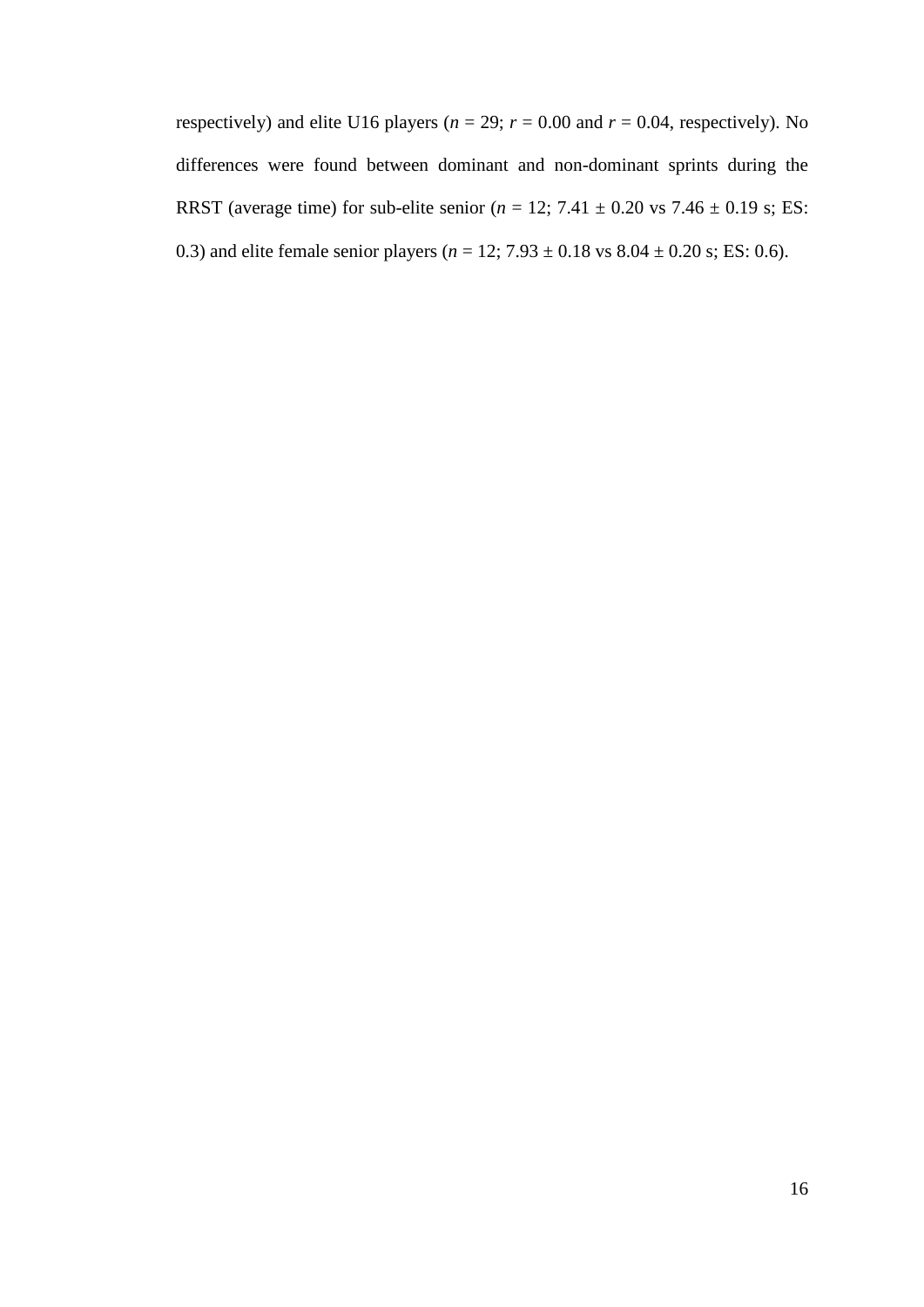## **Discussion**

The ability to repeatedly produce high-intensity efforts is essential in soccer (Bradley et al. 2009, 2010; Di Mascio and Bradley 2013; Mohr et al. 2003). It is, therefore, vital to measure players' fitness levels in order to cope with such demands. The present data indicates that the RRST is reliable and test performance is closely related to running performance during competitive matches. The RRST was also found to differentiate between performance levels, playing positions and phases of season for elite and sub-elite soccer players. The RRST<sub>best</sub> was also closely related to the Arrowhead agility test, suggesting the RRST has the ability to measure both RSA and agility. The study also revealed that  $% HR_{max}$  and blood lactate concentrations were similar to that found during the most intense period of matches (Krustrup et al. 2006), and accelerations were similar to that found by Bradley et al. (2010).

## *Reliability of the RRST*

The relatively low CV, TE and SWC for the RRST and RRST<sub>best</sub> suggest very good sensitivity for measuring changes in physical performance. However, total time was the parameter with the greatest reliability compared to  $RRST_{best}$  (CV: 0.77 vs 1.05) %). The CV found in this study for the RRST is similar to the values reported by Fitzsimons et al. (1993) and Impellizzeri et al. (2008) who both reported a CV of  $0.8\%$  for the total and average time, respectively. Furthermore, the RRST<sub>best</sub> CV of 1.04% was found to be similar to that reported (1.3%) by Impellizzeri et al. (2008). However, the protocols included  $6 \times 40$  m sprints (30 s recovery) and  $6 \times 40$  m sprints with  $180^\circ$  turns after 20 m (20 s passive recovery) and do not reflect the protocol for the RRST, which includes random direction changes. A greater CV (1.8%) was reported when the protocol more closely resembled the RRST used in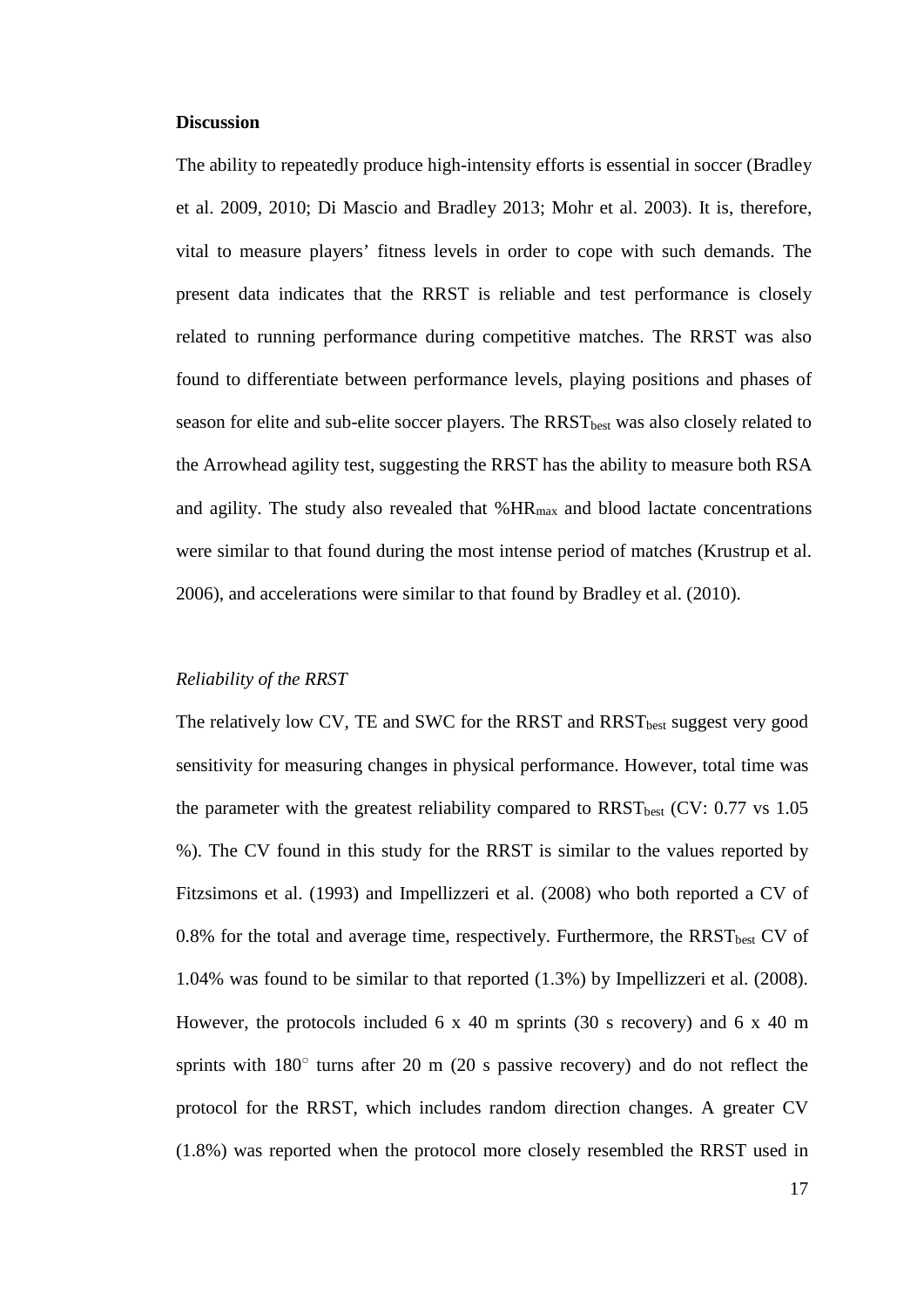this study. Wragg et al. (2000) modified the RSA test proposed by Bangsbo (1994), which included  $7 \times 34.2$  m sprints with direction changes. Moreover, the TE of 0.44 s is similar to the value reported (0.3 s) for the recently developed repeated sprint test for female soccer players (Gabbett, 2010). This highlights the low test-retest variability and that a performance deviation of 1.5-2.0 times the TE (0.90-1.20 s) or a SWC >0.3-0.5 s would be classified as a systematic and worthwhile change in performance (Hopkins, 2000). The slight deviation in TE values compared to previous literature could be attributed to the total time of sprints during both tests, whereby the RRST is nearly three times the duration  $(-60 \text{ vs } -22 \text{ s})$ , in addition to gender specificity as this protocol was developed from women's competitive timemotion analysis data. Thus, the relative TE % of 1.0 is lower than that reported (1.5%) by Gabbett (2010). Even though the RRST has random direction changes and is reactive, it is highly reliable and can be used to measure the RSA of soccer players due to its low CV and TE values.

## *Validity of the RRST*

The RRST must have high validity based on various models to be classified as a valid tool to monitor soccer players. As well as the RRST being based on measurements from the most intense 5-min period during competitive matches (logical validity), the validity of the RRST was assessed by evaluating match running performance (concurrent validity). Large to very large correlations were found between RRST performance vs high-intensity running in the most intense period ( $r = -0.55 - 0.74$ ) and during a match ( $r = -0.55 - 0.67$ ) for two elite U18 squads playing in the English Premier League and Football League, and one sub-elite U18 squad, respectively. High-intensity running has been shown to have great

18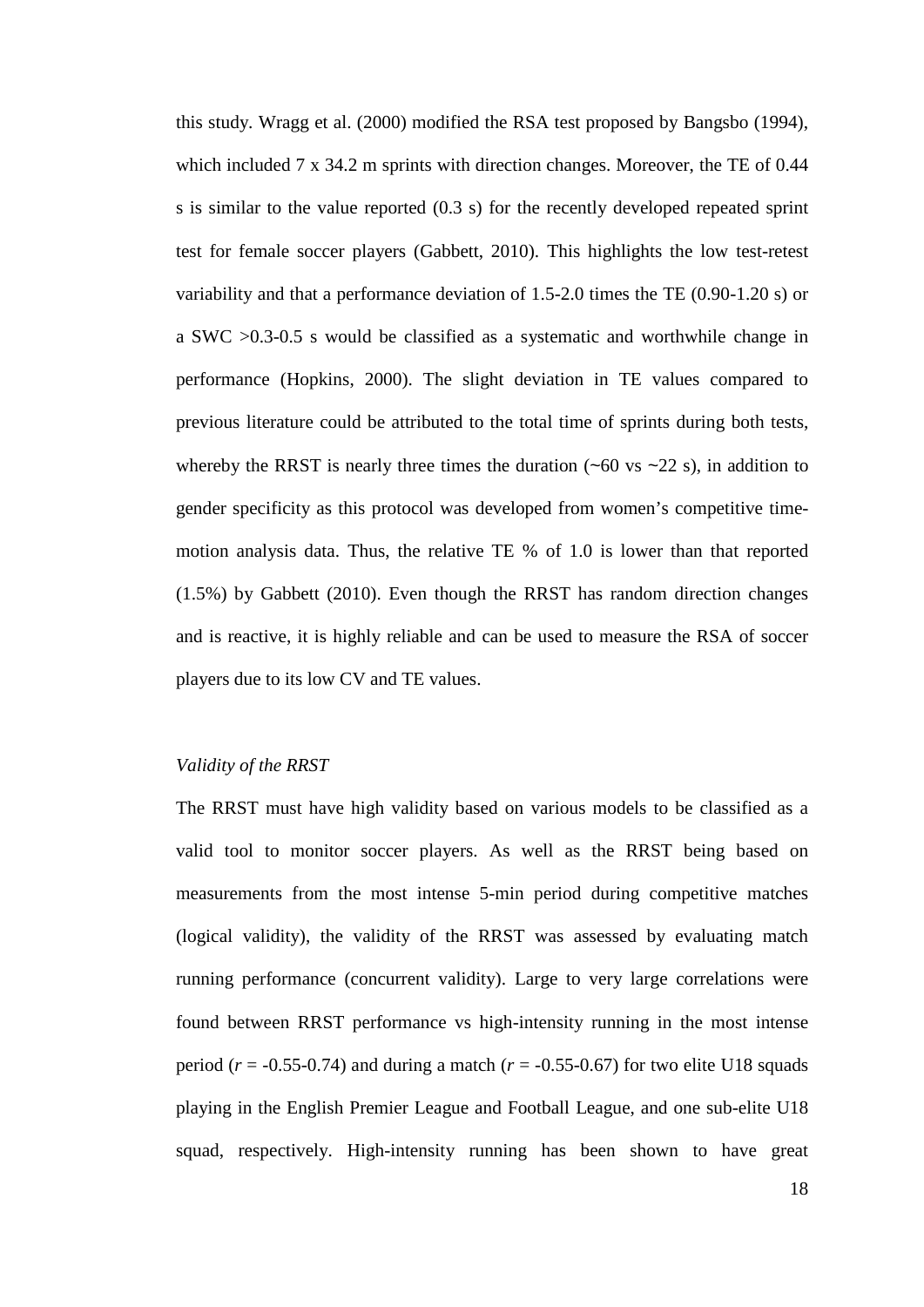importance for performance in soccer due to differences between performance level and playing positions (Bradley et al. 2009, 2010; Mohr et al. 2003), and has been used to validate tests (Bradley et al. 2011; Impellizzeri et al. 2008; Rampinini et al. 2007). However, it has been suggested that rolling, rather than predefined, periods are used when determining specific match intervals because of improved accuracy and a clearer representation of high-intensity distance covered (Varley et al. 2012a). Furthermore, a major limitation of quantifying high-intensity running is the high match-to-match variability (Gregson et al. 2010) due to factors such as playing position, tactics, opponent, situation and degree of motivation. Using match running performance as an indicator of physical fitness is complex and should be considered. Bradley et al. (2013) and Di Salvo et al. (2013) have reported that players in the lower leagues perform more high-intensity running distance and actions than their Premier League counterparts, suggesting that players may not be running to their physical capacity. Nonetheless, players may be experiencing overload during the most intense period of a match due to the large decline in the subsequent 5-min period (Bradley et al. 2010; Mohr et al. 2003; Di Mascio and Bradley 2013). The very large magnitude relationship between the RRST and high-intensity running in the most intense period suggests that the RRST provides a valid measure of RSA in soccer.

Validity was also evaluated by measuring its sensitivity to a variety of performance levels (construct validity). It has been demonstrated that high-intensity running is a distinguishing characteristic of players at various performance levels, whereby elite players perform 28% more than their sub-elite counterparts (Mohr et al. 2003). RRST performance differed markedly between levels with elite U18 players outperforming elite U16 and sub-elite players. Furthermore, sub-elite senior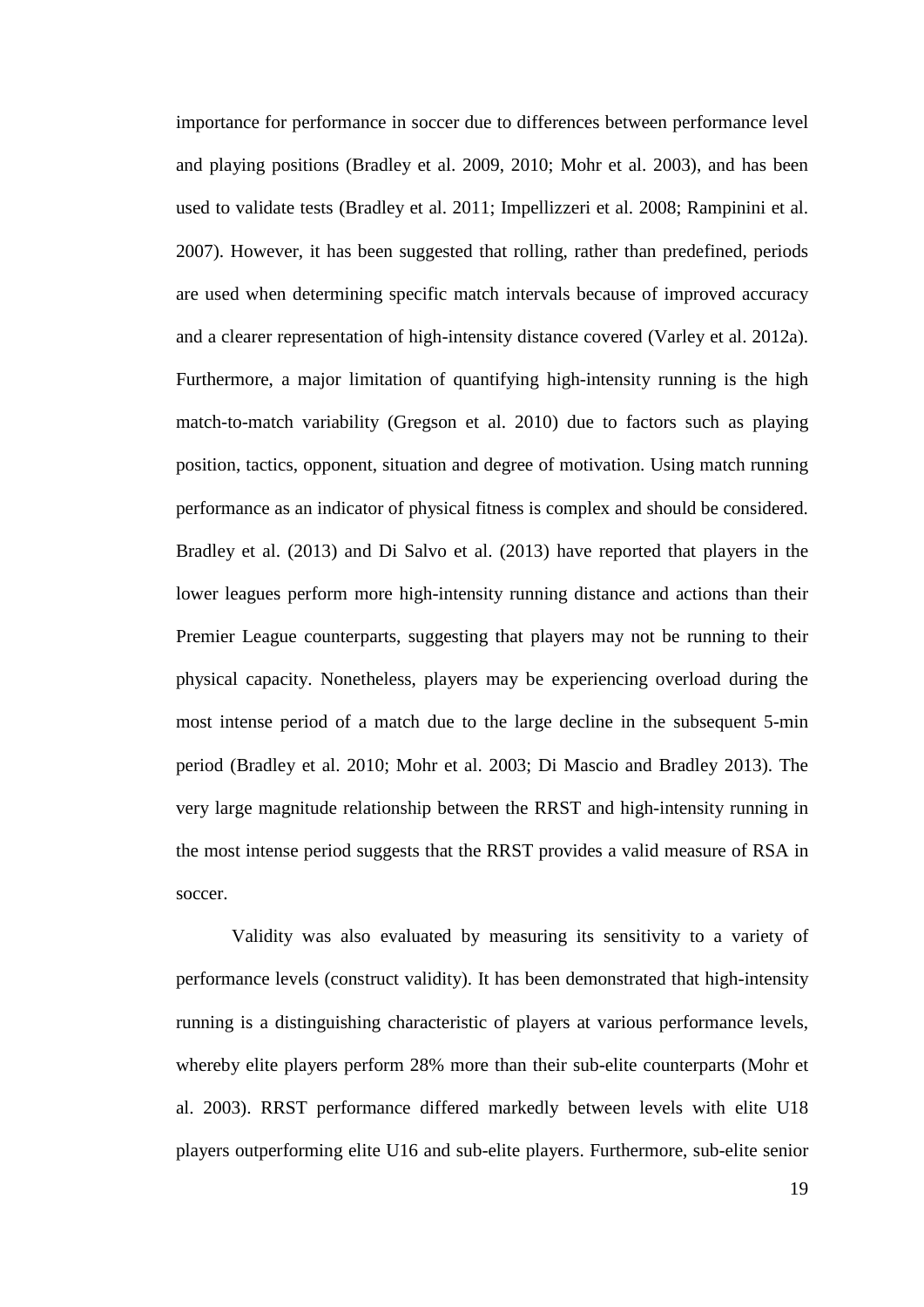performed better than other sub-elite players and elite senior female were outperformed by all male counterparts. Superior RRST performance in elite U18 players may be explained by their training status and that they are full-time, showing greater fitness levels and improved ability to repeatedly perform short duration highintensity bouts. The present data supports other studies that have found better RSA in professional and semi-professional vs amateur (Aziz et al. 2008), adult professional vs amateur (Abrantas et al. 2004) and elite vs sub-elite junior players (Reilly et al. 2000). Thus, the present findings indicate that the RRST is superior in teams performing professionally and at a higher level of performance.

In addition to RRST performance, RRST<sub>hest</sub> performance was assessed by its relationship to the Arrowhead agility test (criterion validity), which is the test used for youth players throughout the English Premier and Football League via Nike SPARQ. An excellent relationship was found in this study with a very large correlation between the Arrowhead agility test and  $RRST<sub>best</sub>$  from English Premier League U18 and U16 players. The present study found that the Arrowhead agility test was reliable with a CV, TE and SWC of 0.79%, 0.07 s and 0.03 s, respectively. Agility is an important component for soccer and has been suggested to be a specific quality (Little and Williams 2005; Sheppard et al. 2006). Several other tests have been developed (Balsom Agility Test, Balsom 1994; Illinois Agility Test, Getchell 1979; T-Test, Semenick 1990) that assess soccer players' agility and that make up a battery of fitness tests for soccer players. However, the RRST has the ability to assess both RSA and agility and, therefore, has the advantage of measuring two qualities at the same time. The data demonstrates that this test is a useful monitoring tool for soccer players for both RSA and agility.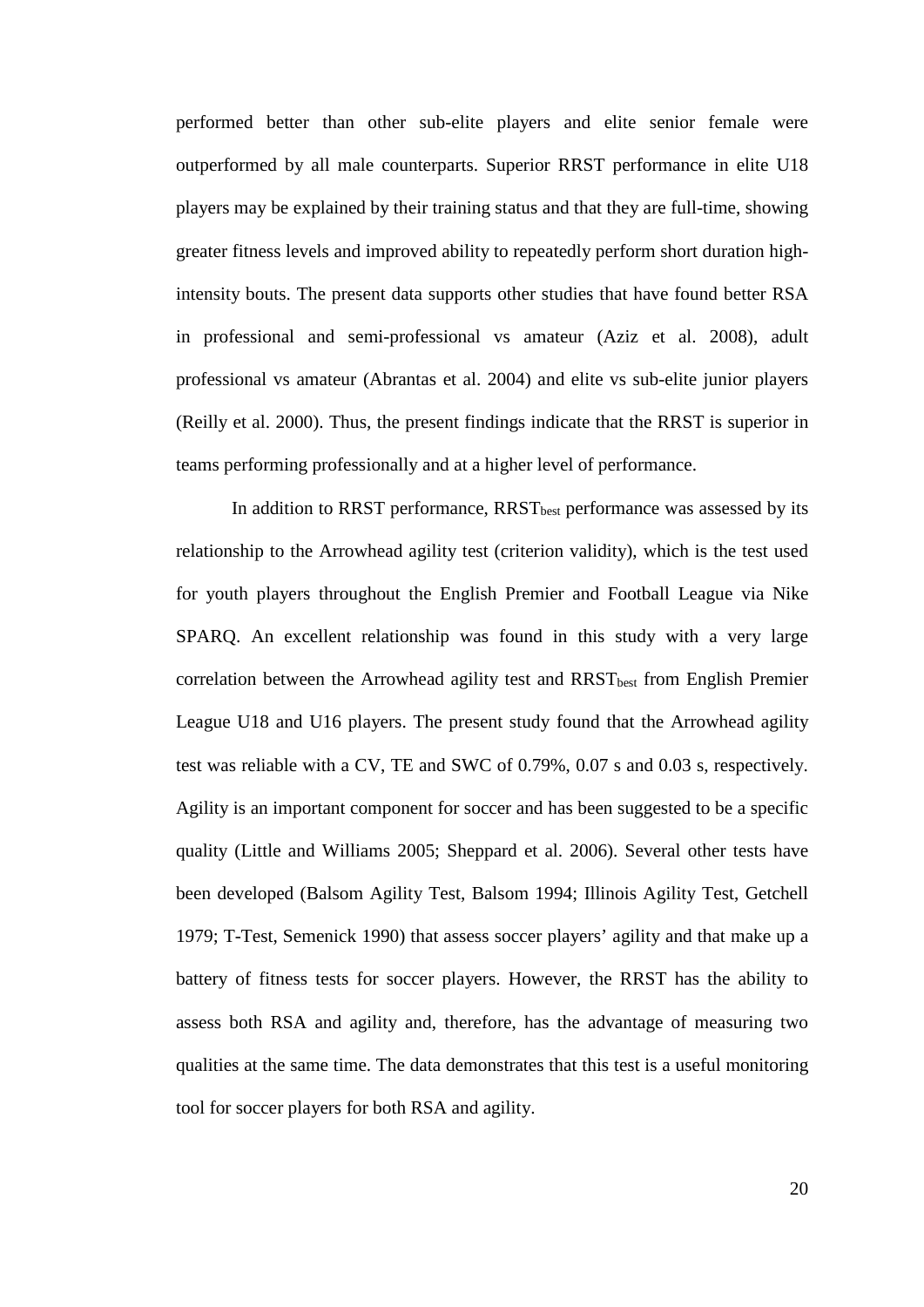#### *Playing position and phase of the season*

Several studies have found a substantial difference between playing position and high-intensity running during a match (Bradley et al. 2009, 2010; Di Mascio and Bradley 2013; Di Salvo et al. 2007, 2009; Mohr et al. 2003), where central defenders have covered less distance than all other playing positions in domestic and European competitions. In the present study, it was observed that central defenders had a lower RRST performance than all other positions (ES: 0.7-1.4), suggesting a very similar pattern to match running performance. However, it must be acknowledged that the sample used was low  $(n = 43)$  and that a larger sample may show more differences between playing positions. These findings are similar to differences in other performance tests (Intermittent Endurance Test, Bangsbo and Lindquist 1992; Yo-Yo IE2 test, Bradley et al. 2011). More specifically, comparable differences were observed with other RSA tests, where Impellizzeri et al. (2008) reported defenders having the lowest performance in best and mean time compared to full backs, midfielders and attackers. Furthermore, full backs were reported to have the best times for both the best and mean, which is similar to the present study. These findings suggest that central defenders are likely to have the least physically demanding role or their positional characteristics do not require RSA as much as other positions.

It was observed that RRST performance was 1.6, 1.9 and 1.9 s longer during the preparation phase compared with the start, middle and end of the season, respectively, for elite U16 players. This showed an improvement of 2.6, 3.1 and 3.1%, respectively. Furthermore, differences of 0.9, 1.0 and 0.8 s were also found between the preparation vs start, middle and end of the season, respectively, for subelite U18 players. This data is supported by Impellizzeri et al. (2008) where the RSA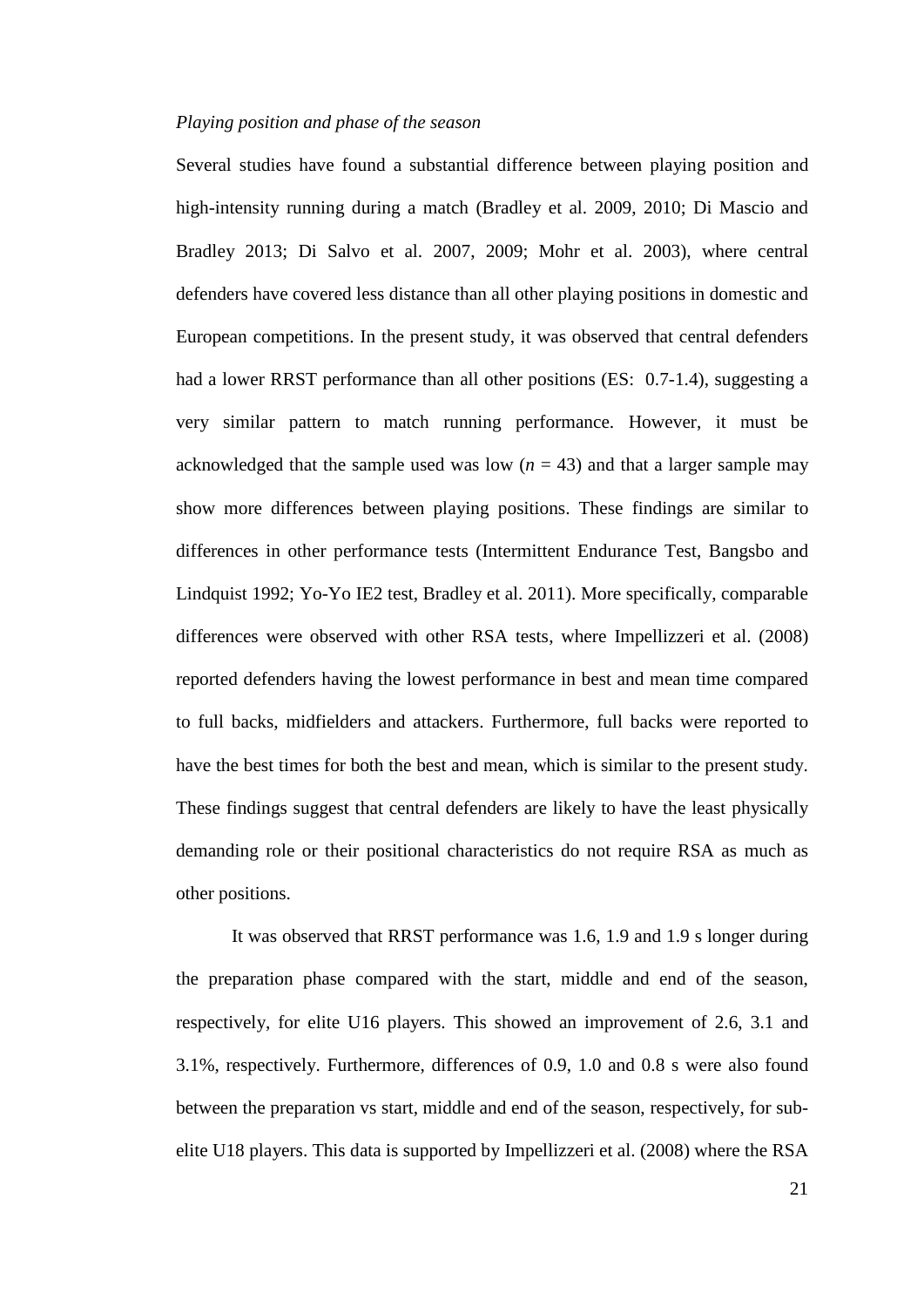test mean time was 2.2, 1.4 and 1.6% lower during the first week of pre-season training compared to the start, middle and end of the season for professional players  $(7.32 \pm 0.13 \text{ vs } 7.16 \pm 0.15, 7.22 \pm 0.14 \text{ and } 7.20 \pm 0.13, \text{ respectively}).$  Thus, it appears that the RRST is also a sensitive tool that can differentiate RSA in various phases of the season as differences were found for both elite and sub-elite players.

## *Physiological responses, accelerations, anthropometric profile and lateral dominance*

The RRST is similar to intense periods during a match due to its HR's and blood lactate concentrations throughout. %HR<sub>max</sub> was observed to reach  $92 \pm 3$  and  $95 \pm 2$ , for elite and sub-elite players, and blood lactate values reaching  $12.7 \pm 1.8$  mmol⋅L<sup>-1</sup> for sub-elite players. This was similar to peak values found during a match, where blood lactate concentrations and heart rate measurements reached 10-14 mmol∙L-1 and  $\sim$ 95% HR<sub>max</sub>, respectively, during intense periods (Krustrup et al. 2006). Maximal accelerations reached 3.8 m⋅s<sup>-2</sup>, which was similar to those found during a match (Akenhead et al. 2013). Furthermore, accelerations declined slightly from the first to the last rep  $(3.8 \pm 0.5 \text{ vs } 3.4 \pm 0.5 \text{ m} \cdot \text{s}^{-2})$  and decelerations varied throughout  $(-1.1 - 1.5 \text{ m·s}^2)$ , signifying accelerations were affected by fatigue through the RRST. RRST performance was unaffected by height and body mass for elite players, whereby performance was most likely dictated by quality of player and their conditioning rather than anthropometric profile. No differences were found between dominant and non-dominant sprints during the RRST average time for sub-elite senior (7.41  $\pm$  0.20 vs 7.46  $\pm$  0.19 s), although a small to moderate effect size (ES: 0.6) was observed for elite female senior players  $(7.93 \pm 0.18 \text{ vs } 8.04 \pm 0.20 \text{ s})$ . This implies that a minimal effect occurs between dominant and non-dominant direction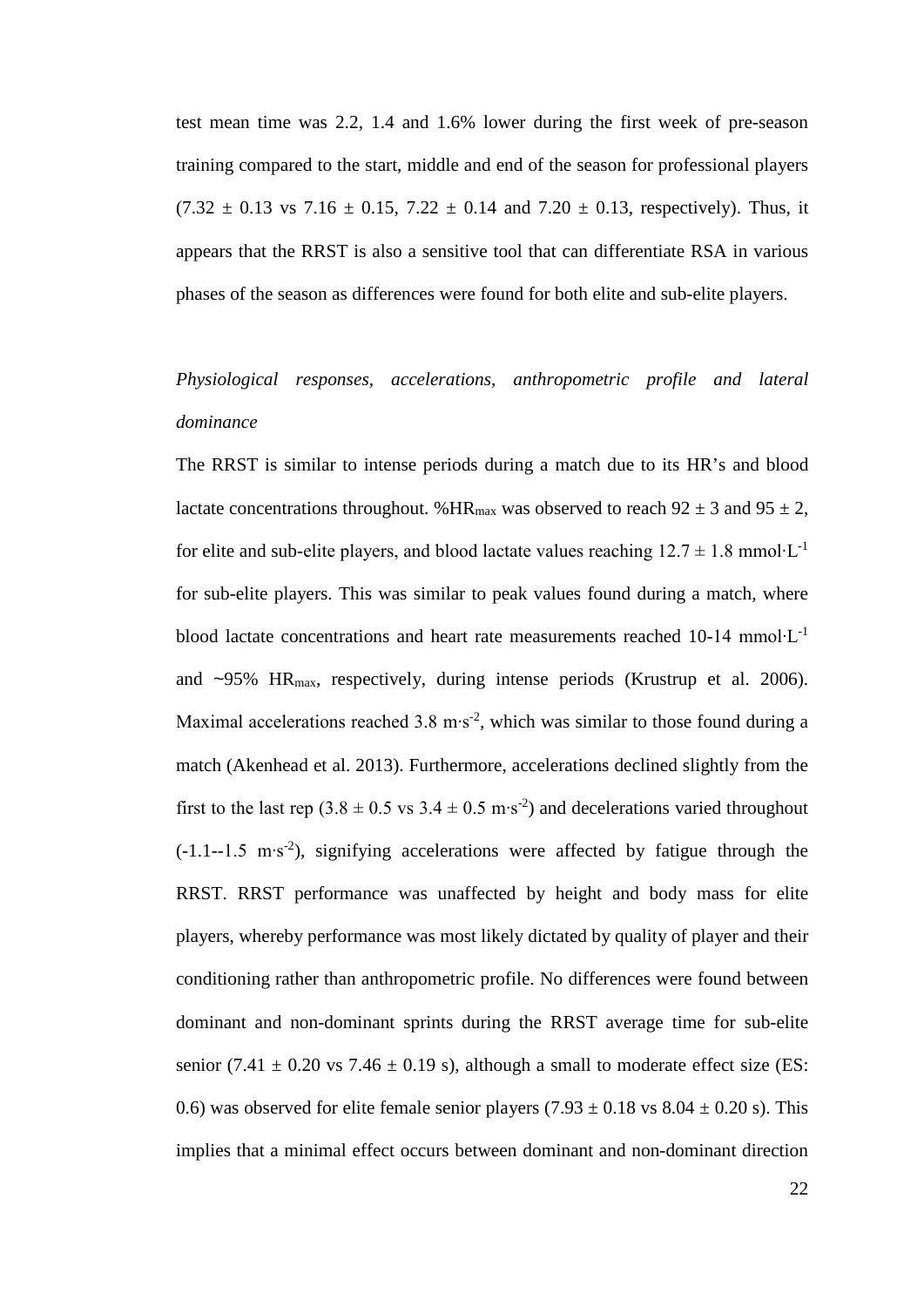sprints, providing further reason to the high reliability of the RRST even though it is reactive in nature.

## *Summary*

The data clearly demonstrate that the RRST is reliable and can be used as an indicator of match-specific physical capacity of elite and sub-elite players. The RRST illustrates high sensitivity by differentiating between performance levels, playing positions and phases of the season. Furthermore, physiological responses and accelerations were similar to those found during intense periods of a match. Finally, the RRST may also be used to test agility due to its strong relationship to the Arrowhead agility test.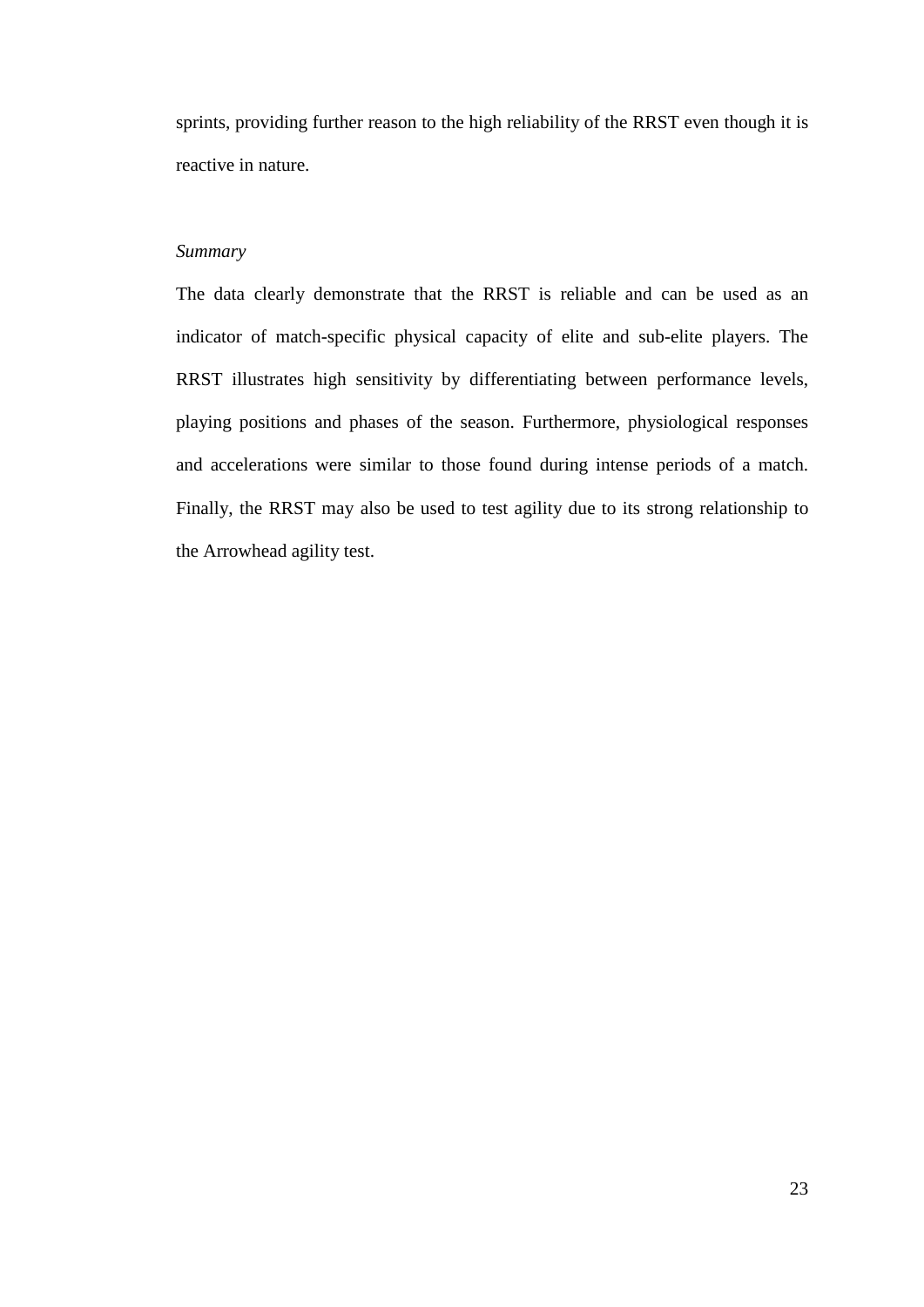## **Acknowledgements**

The University of Sunderland and Sunderland College for their help in funding Michele Di Mascio's PhD.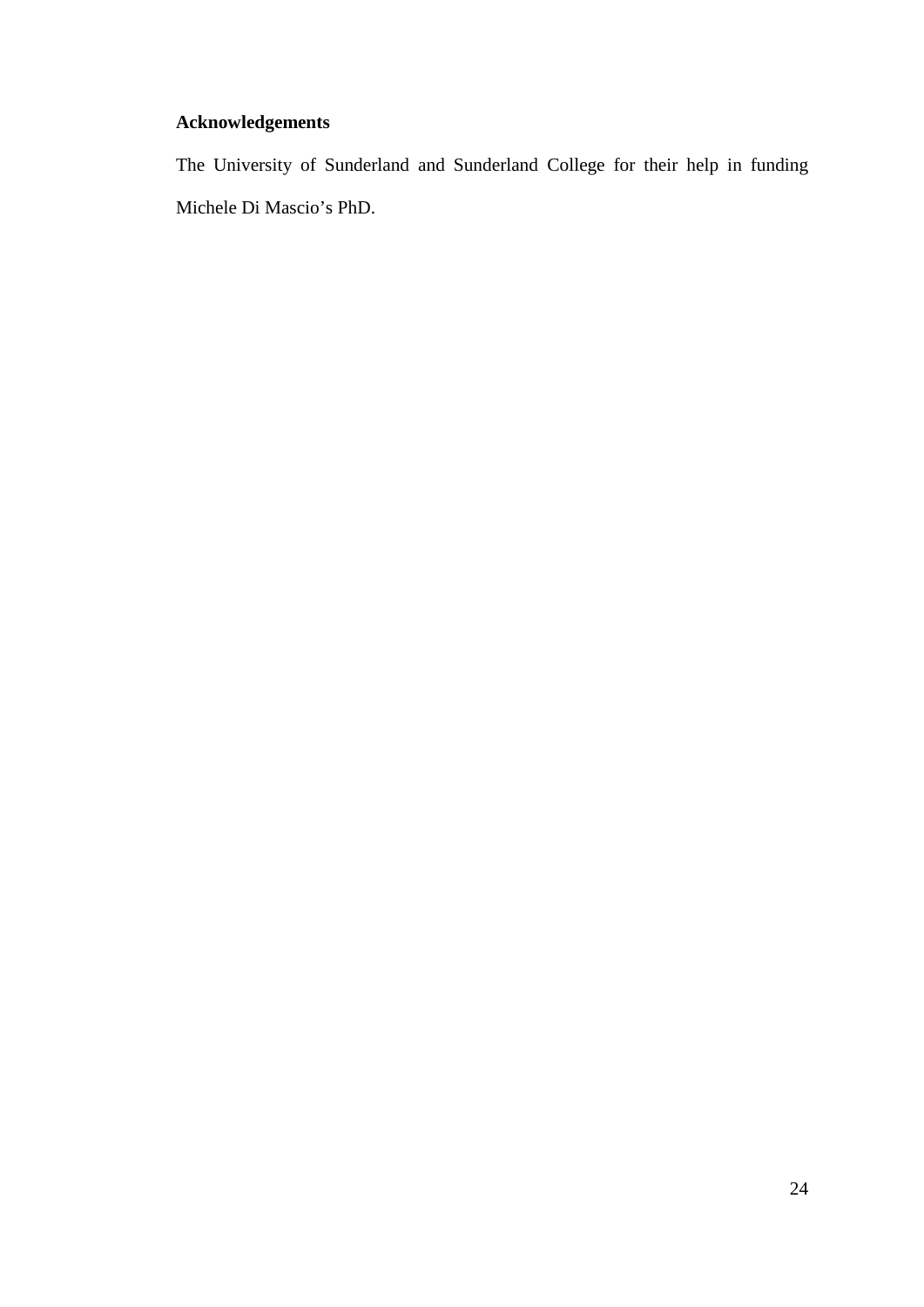## **References**

- Abrantas C, Macas V, Sampaio J (2004) Variation in football players' sprint test performance across different ages and levels of competition. J Sports Sci Med (YSSI) 3: 44-49
- Akenhead R, Hayes PR, Thompson KG, French D (2013) Diminutions of acceleration and deceleration output during professional football match play. J Sci Med Sport 16(6): 556-561
- Atkinson G, Nevill AM (1998) Statistical methods for assessing measurement error (reliability) in variables relevant to sports medicine. Sports Med 26: 217-238
- Aziz AR, Mukherjee S, Chia MYH, The KC (2008) Validity of the running repeated sprint ability test among playing positions and level of competitiveness in trained soccer players. Int J Sports Med 29: 833-838
- Baker J, Ramsbottom R, Hazeldine R (1993) Maximal shuttle running over 40 m as a measure of anaerobic performance. Br J Sport Med 27: 228-232
- Balsom P (1994) Evaluation of physical performance. In: Ekblom B (ed) Football (Soccer). Oxford, UK: Blackwell Scientific Publications: 102-123
- Bangsbo J (1994) Fitness Training in Football. Bagsvaerd: HO+Storm: 1-336
- Bangsbo J, Lindquist F (1992) Comparison of various exercise tests with endurance performance during soccer in professional players. Int J Sports Med 13: 125-132
- Barnes C, Archer DT, Hogg B, Bush M, Bradley PS (2014) The evolution of physical and technical performance parameters in the English Premier League. Int J Sports Med 35(19): 1095-1100
- Batterham AM, Hopkins WG (2006) Making meaningful inferences about magnitudes. Int J Sports Physiol Perform 1: 50-57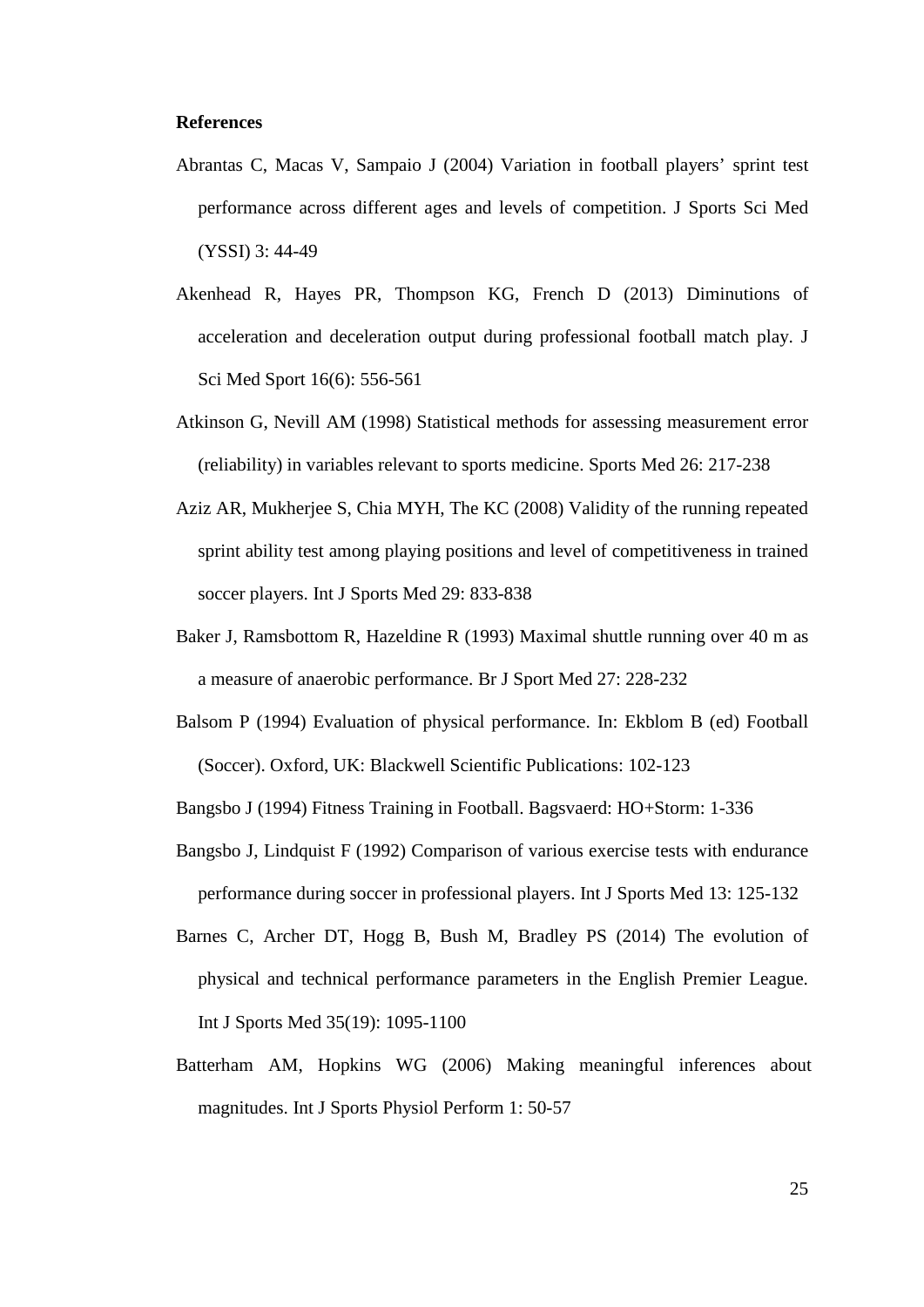- Bishop D, Spencer M, Duffield R, Lawrence S (2001) The validity of a repeated sprint ability test. J Sci Med Sport 4: 19-29
- Bloomfield J, Polman R, O'Donoghue P (2007) Physical demands of different positions in FA Premier League soccer. J Sports Sci Med 6: 63-70
- Bradley PS, Carling C, Gomez Diaz A, Hood P, Barnes C, Ade J, Boddy M, Krustrup P, Mohr M (2013) Match performance and physical capacity of players in the top three competitive standards of English professional soccer. Hum Mov Sci 32(4): 808-821
- Bradley PS, Di Mascio M, Peart D, Olsen P, Sheldon B (2010) High-intensity activity profiles of elite soccer players at different performance levels. J Strength Cond Res 24(9): 2343-2351
- Bradley PS, Mohr M, Bendiksen M, Randers MB, Flindt M, Barnes C, Hood P, Gomez A, Andersen JL, Di Mascio M, Bangsbo J, Krustrup P (2011) Submaximal and maximal Yo-Yo intermittent endurance test level 2: heart rate response, reproducibility and application to elite soccer. Eur J Appl Physiol 111: 969-978
- Bradley PS, Sheldon W, Wooster B, Olsen PD, Boanas P, Krustrup P (2009) Highintensity running in English FA Premier League soccer matches. J Sports Sci 27: 159-168
- Bush M, Barnes C, Archer DT, Hogg B, Bradley PS (2015) Evolution of match performance parameters for various playing positions in the English Premier League. Hum Mov Sci 39: 1-11
- Carling C (2010) Analysis of physical activity profiles when running with the ball in a professional soccer team. J Sports Sci 28: 319-326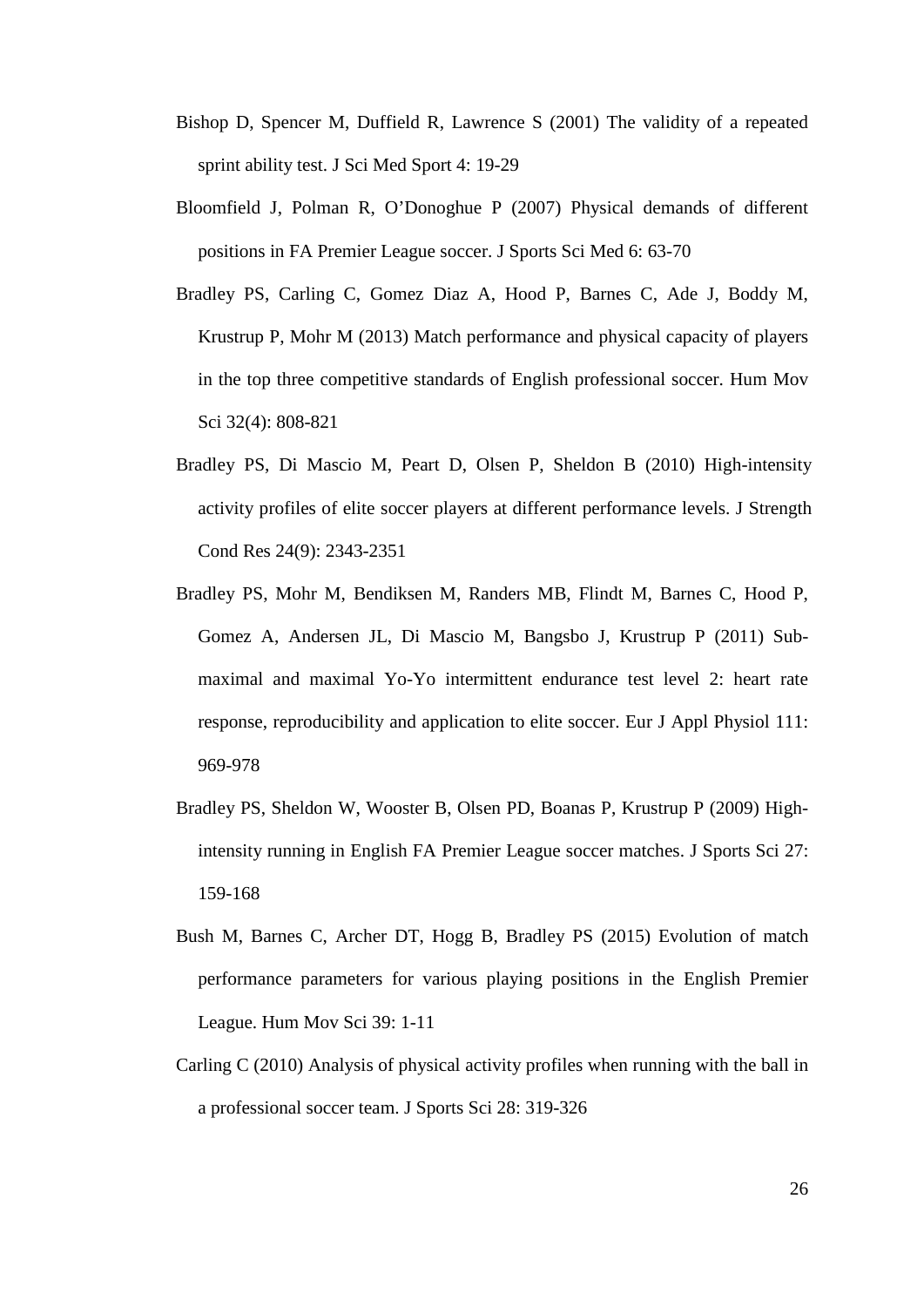- Carling, C, Le Gall, F, Dupont, G (2012) Analysis of repeated high-intensity running performance in professional soccer. J Sports Sci 30(4): 325-336
- Chaouachi, A, Manzi, V, Wong del, P, Chaalali, A, Laurencelle, L, Chamari, K, Castagna, C (2010) Intermittent endurance and repeated sprint ability in soccer players. J Strength Cond Res 24: 2663-2669
- Di Mascio M, Bradley PS (2013) Evaluation of the most intense high-intensity running periods in English FA Premier League soccer matches. J Strength Cond Res 27: 909-915
- Di Salvo V, Baron R, Tschan H, Calderon Montero FJ, Bachl N, Pigozzi F (2007) Performance characteristics according to playing position in elite soccer. Int J Sports Med 28: 222-227
- Di Salvo V, Gregson W, Atkinson G, Tordoff P, Drust B (2009) Analysis of high intensity activity in Premier League soccer. Int J Sports Med 30: 205-212
- Di Salvo V, Pigozzi F, Gonzalez-Haro C, Laughlin MS, De Witt JK (2013) Match performance comparison in top English soccer leagues. Int J Sports Med 34(6): 526-532
- Fitzsimmons M, Dawson B, Ward D, Wilkinson A (1993) Cycling and running tests of repeated sprint ability. Aust J Sci Med Sport 25: 82-87
- Gabbett TJ (2010) The development of a test of repeated-sprint ability for elite women's soccer players. J Strength Cond Res 24: 1191-1194
- Getchell G (1979) Physical Fitness a way of life*,* 2nd ed. New Jersey, John Wiley and Sons
- Girard O, Mendez-Villanueva A, Bishop D (2011) Repeated-sprint ability part 1: factors contributing to fatigue. Sports Med 41: 673-694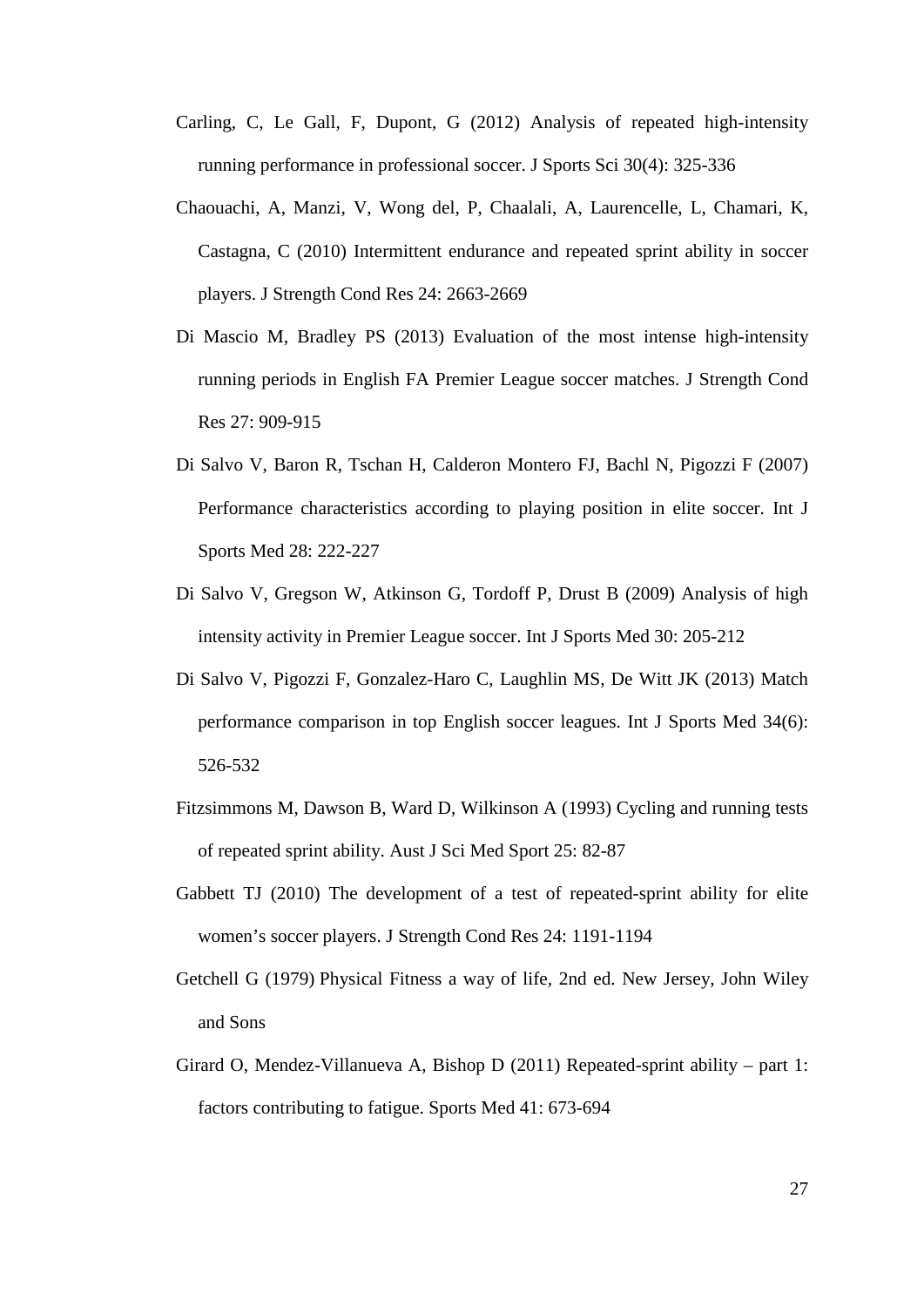- Gregson W, Drust B, Atkinson G (2010) Match-to-match variability of high-speed activities in premier league soccer. Int J Sports Med 31: 237-242
- Hopkins WG (2000) Measures of reliability in sports medicine and science. Sports Med 30: 1-15
- Hopkins WG, Marshall SW, Batterham AM, Hanin J (2009) Progressive statistics for studies in sports medicine and exercise science. Med Sci Sports Exerc 41:3- 13
- Hopkins WG, Schabort EJ, Hawley JA (2001) Reliability of power in physical performance tests. Sports Med 31: 211-234
- Hopkins, WG (2004) How to interpret changes in an athletic performance test. Sportscience 8: 1-7
- Impellizzeri FM, Rampinini E, Castagna C, Bishop D, Ferrari Bravo D, Tibaudi A, Wisloff U (2008) Validity of a repeated-sprint test for football. Int J Sports Med 29: 899-905
- Impellizzeri FM, Rampinini E, Marcora SM (2005) Physiological assessment of aerobic training in soccer. J Sports Sci 23: 583-592
- Krustrup P, Mohr M, Steensberg A, Benche J, Kjaer M, Bangsbo J (2006) Muscle and blood metabolites during a soccer game: implications for sprint performance. Med Sci Sports Exerc 38: 1165-1174
- Little T, Williams AG (2005) Specificity of acceleration, maximum speed, and agility in professional soccer players. J Strength Cond Res 19: 76-78
- Mohr M, Krustrup P, Bangsbo J (2003) Match performance of high standard soccer players with special reference to development of fatigue. J Sports Sci 21: 519- 528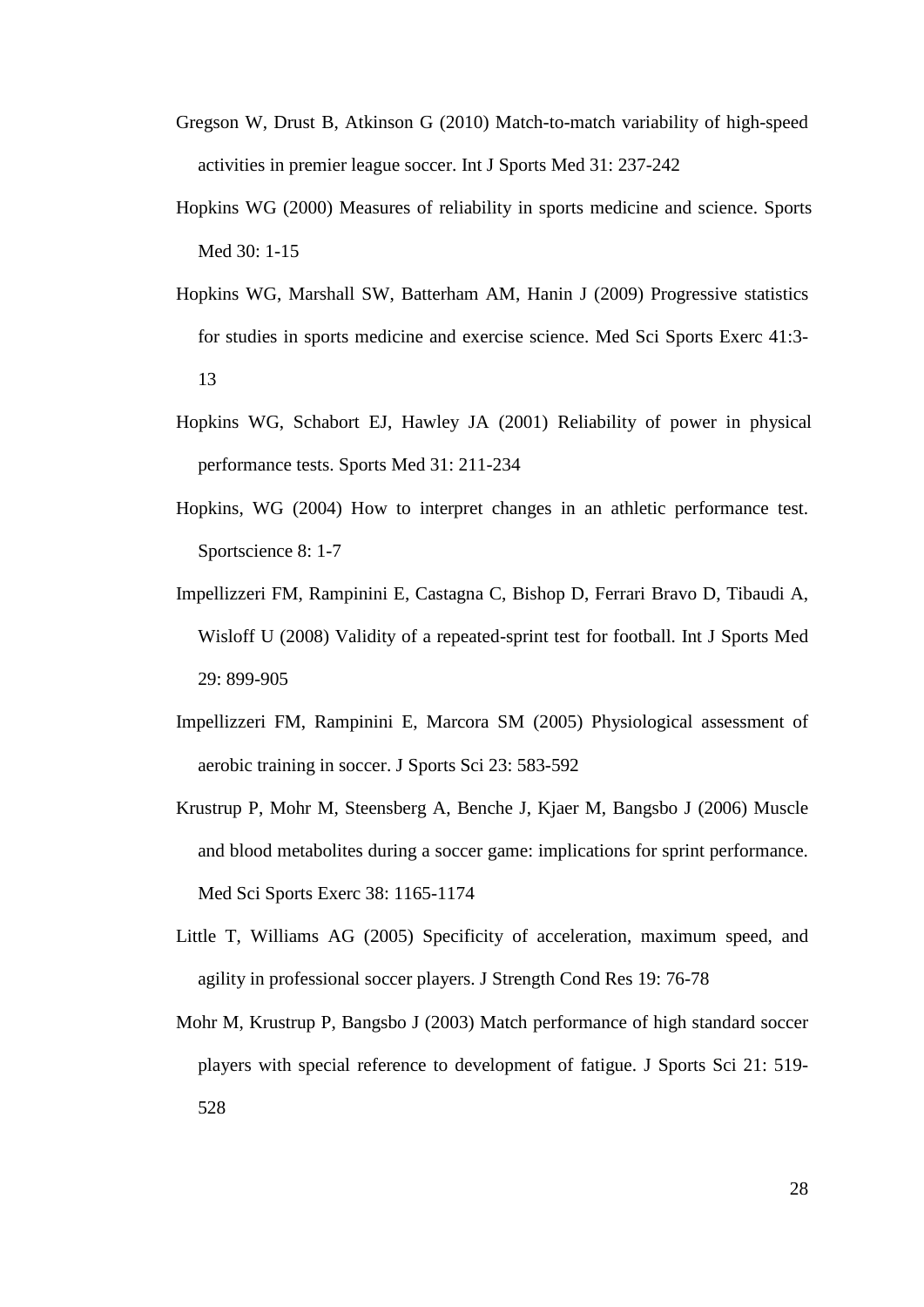- Mujika I, Padilla S, Ibanez J, Izquierdo M, Gorostiaga E (2000) Creatine supplementation and sprint performance in soccer players. Med Sci Sports Exerc 32: 518-525
- Oliver JL (2009) Is a fatigue index a worthwhile measure of repeated sprint ability? J Sci Med Sport 12: 20-23
- Psotta R, Blahus P, Cochrane DJ, Martin AJ (2005) The assessment of an intermittent high intensity running test. J Sports Med Phys Fitness 45: 248-256
- Puga N, Ramos J, Agostinho J, Lomba I, Costa O, De Dreitas F (1993) Physical profile of a first division Portuguese professional soccer team. In: Reilly T, Clarys J, Stibbe A (eds). Science and Football II. London: E & FN Spon 40-42
- Rampinini E, Bishop D, Marcora SM, Ferrari Bravo D, Sassi R, Impellizzeri FM (2007) Validity of simple field tests as indicators of match-related physical performance in top-level professional soccer players. Int J Sports Med 28: 228- 235
- Reilly T, Williams AM, Nevill A, Franks A (2000) A multidisciplinary approach to talent identification in soccer. J Sports Sci 18: 695-702
- Sampaino J, Macas, V (2003) Differences between football players' sprint test performance across different levels of competition. Communication to the Fifth World Congress of Science and Football, p. 300. Madrid: Editorial Gymnos
- Semenick D (1990) Test and measurements: The T-test. Nat Strength Cond Assoc J 12: 36-37
- Sheppard JM, Young WB, Doyle TL, Sheppard TA, Newton RU (2006) An evaluation of a new test of reactive agility and its relationship to sprint speed and change of direction speed. J Sci Med Sport 9: 342-349